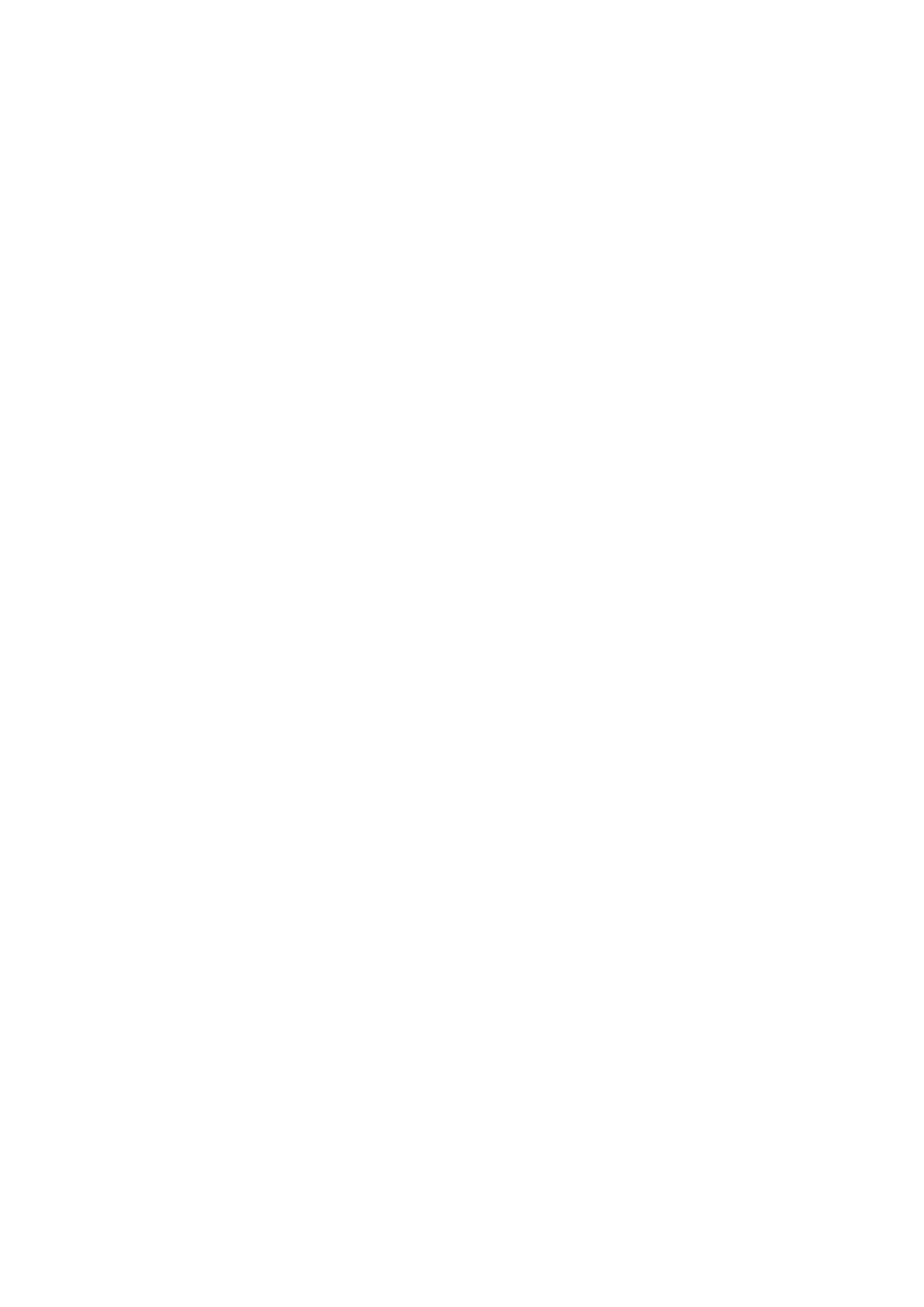# Traditions Redirecting Contemporary Indonesian Cultural Productions

Edited by

Jan van der Putten, Monika Arnez, Edwin P. Wieringa and Arndt Graf

Cambridge **Scholars** Publishing

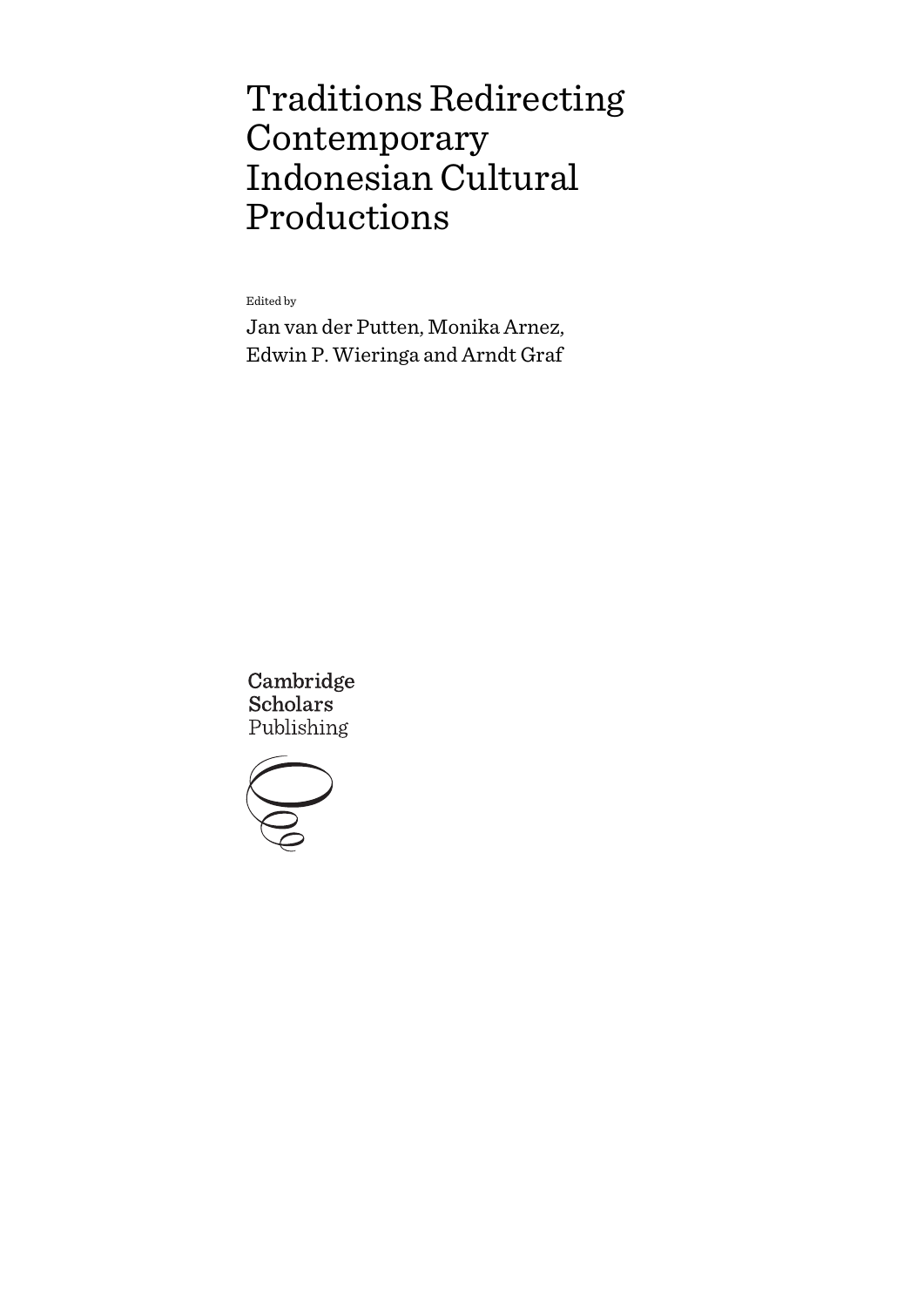Traditions Redirecting Contemporary Indonesian Cultural Productions

Edited by Jan van der Putten, Monika Arnez, Edwin P. Wieringa and Arndt Graf

This book first published 2017

Cambridge Scholars Publishing

Lady Stephenson Library, Newcastle upon Tyne, NE6 2PA, UK

British Library Cataloguing in Publication Data A catalogue record for this book is available from the British Library

Copyright © 2017 by Jan van der Putten, Monika Arnez, Edwin P. Wieringa, Arndt Graf and contributors

All rights for this book reserved. No part of this book may be reproduced, stored in a retrieval system, or transmitted, in any form or by any means, electronic, mechanical, photocopying, recording or otherwise, without the prior permission of the copyright owner.

ISBN (10): 1-4438-8993-8 ISBN (13): 978-1-4438-8993-3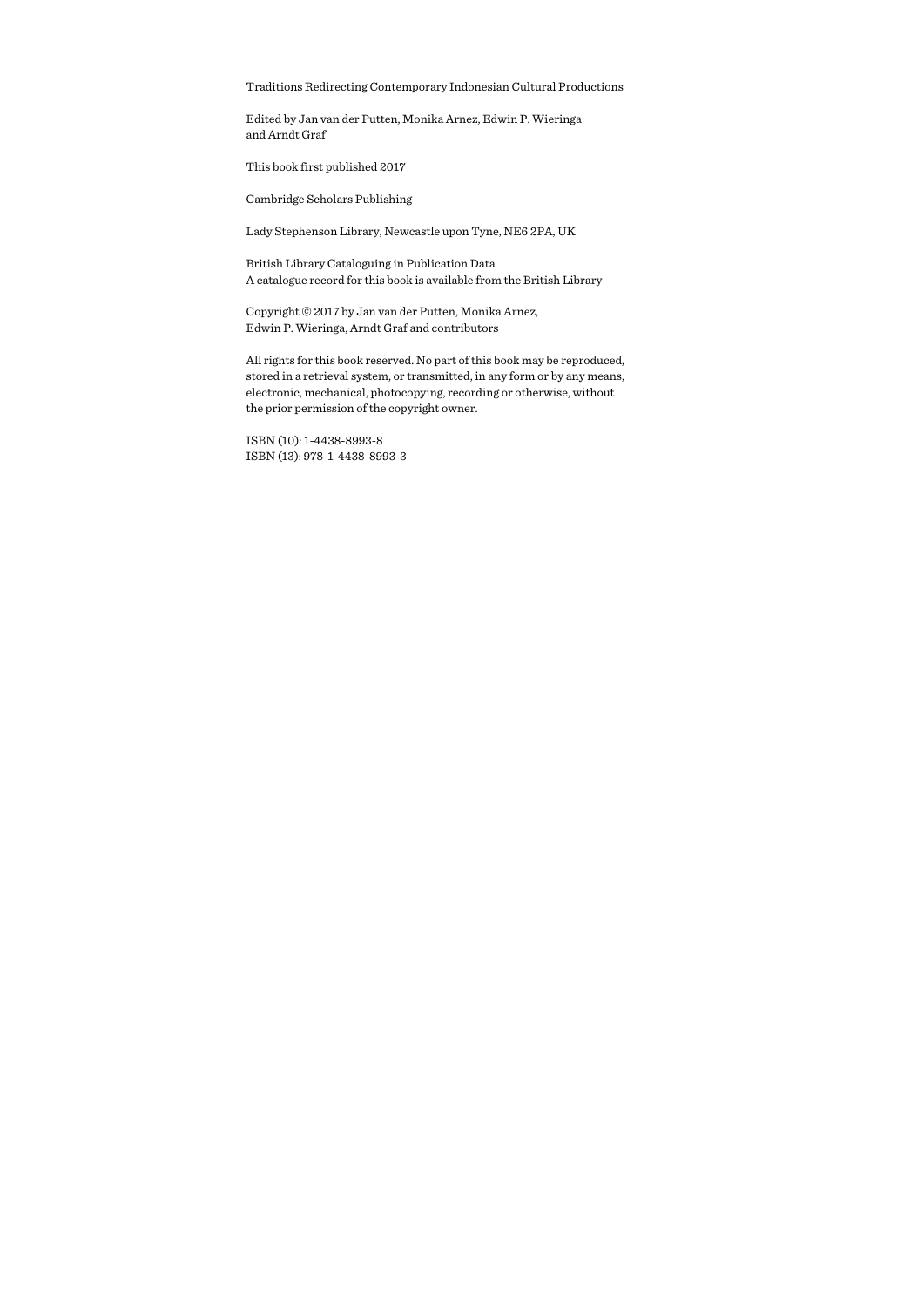## TABLE OF CONTENTS

| Jan van der Putten                                                                                                                                               |
|------------------------------------------------------------------------------------------------------------------------------------------------------------------|
| Indonesian Literature: A Double History<br>Henk Maier                                                                                                            |
| Part I. Shards of Memory: Representations of 1965 and Their<br>Consequences                                                                                      |
| Imagining Exile in Leila Chudori's Novel Pulang and Laksmi Pamuntjak's<br>Novel Amba<br>Pam Allen                                                                |
| PKI Stroganoff: Leila Chudori's Novel Pulang (Revisited)<br>Henri Chambert-Loir                                                                                  |
| A Nation in a State of Suspended Disbelief: The Construction and Unravelling<br>of the Indonesian Massacres of 1965-66 as a Site of Memory<br>Jan van der Putten |
| Dancing the Past: Ronggeng Dukuh Paruk and Sang Penari<br>Monika Arnez                                                                                           |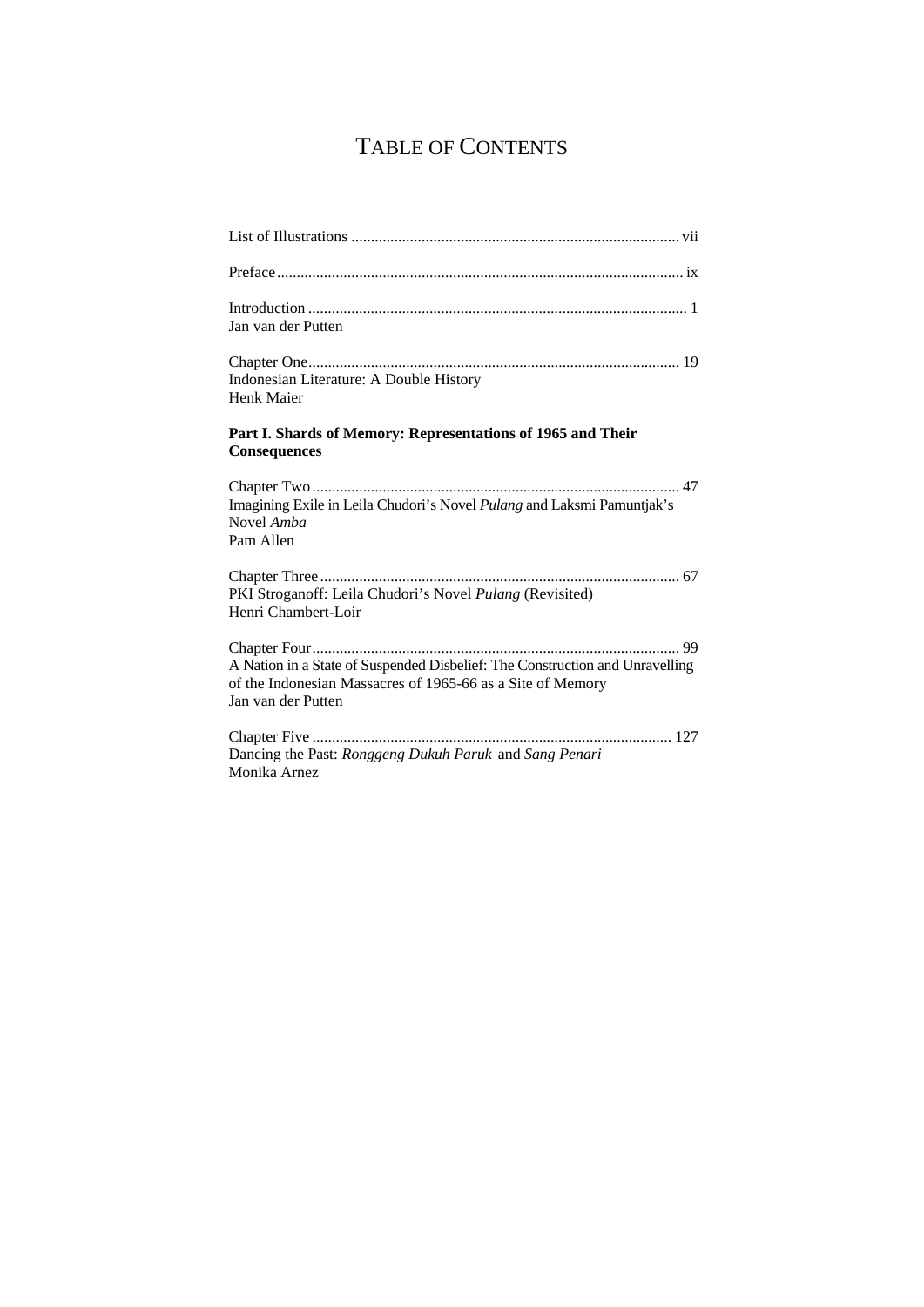| Textual Production in the Midst of Political and Social Changes<br>in Indonesia: Reading of Ajip Rosidi's Anak Tanahair<br>Mikihiro Moriyama |
|----------------------------------------------------------------------------------------------------------------------------------------------|
| Part II. Instances of Globalisation: Managing the Heritage in Local<br>and Global Trajectories                                               |
| Seeing the Global through the Local: Indonesian Fiction's World Travels<br>Michael H. Bodden                                                 |
| Contemporary Indonesian Theatre and Javanese Tradition<br><b>Barbara Hatley</b>                                                              |
| Visions of the Urban: Seno Gumira Ajidarma and Afrizal Malna<br>Andy Fuller                                                                  |
| Women in Indonesian Popular Fiction: Romance, Beauty, and Identity<br>Politics in Metropop Writings<br>Diah Arimbi                           |
| Taufiq Ismail and the Muslim Mission of Commanding Right<br>and Forbidding Wrong<br>Edwin Wieringa                                           |
|                                                                                                                                              |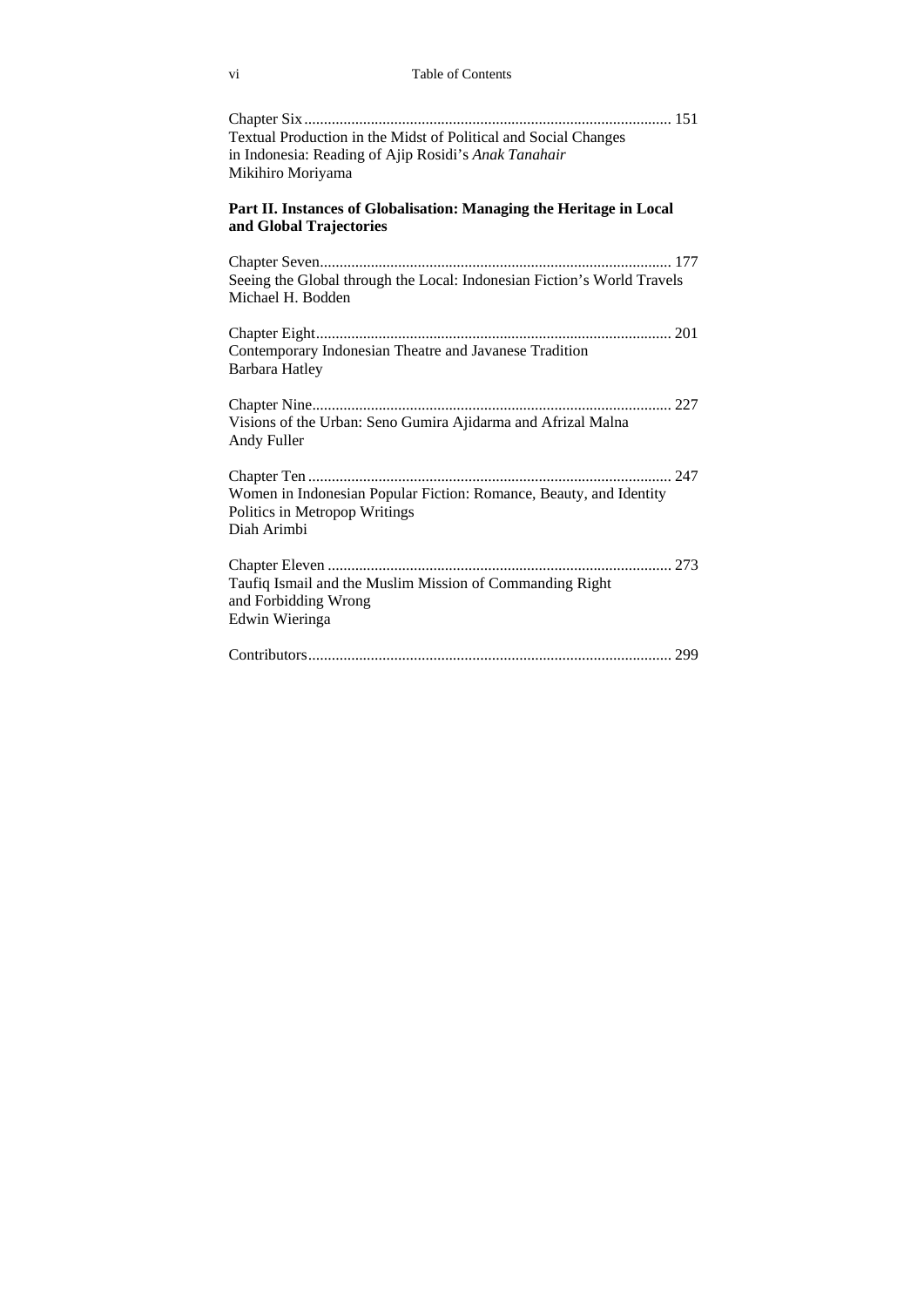## LIST OF ILLUSTRATIONS

| Home, Cover of the English edition, Deep Vellum Publishing, Texas,                                                                             |
|------------------------------------------------------------------------------------------------------------------------------------------------|
| Merebut Kota Perjuangan: Visualised ponderings on her husband's heroic<br>role during the Revolution by Soeharto's wife in the comic book  106 |
| Pengkhianatan G30S (Treachery): Two stills from the conspiracy thread<br>of the movie: filmed behind the curtain and through blinds 114        |
| Pengkhianatan G30S (Treachery): Catherine Panjaitan covered in her                                                                             |
| The Act of Killing: scene shot against the background of the Sipiso-piso                                                                       |
| The Act of Killing: re-enactment of the burning of a PKI village                                                                               |
| Sang Penari 2011, Salto Films, DVD 2, 48:48: Rasus gives the keris                                                                             |
| Cover of Ronggeng Dukuh Paruk, 2004, 2 <sup>nd</sup> edition 136                                                                               |
| Sang Penari 2011, Salto Films, DVD 2, 24:09: Bakar holds up<br>a bamboo hat, calling the villagers to claim their rights  142                  |
| Sang Penari 2011, Salto Films, DVD 2, 46:55: Rasus tries to get                                                                                |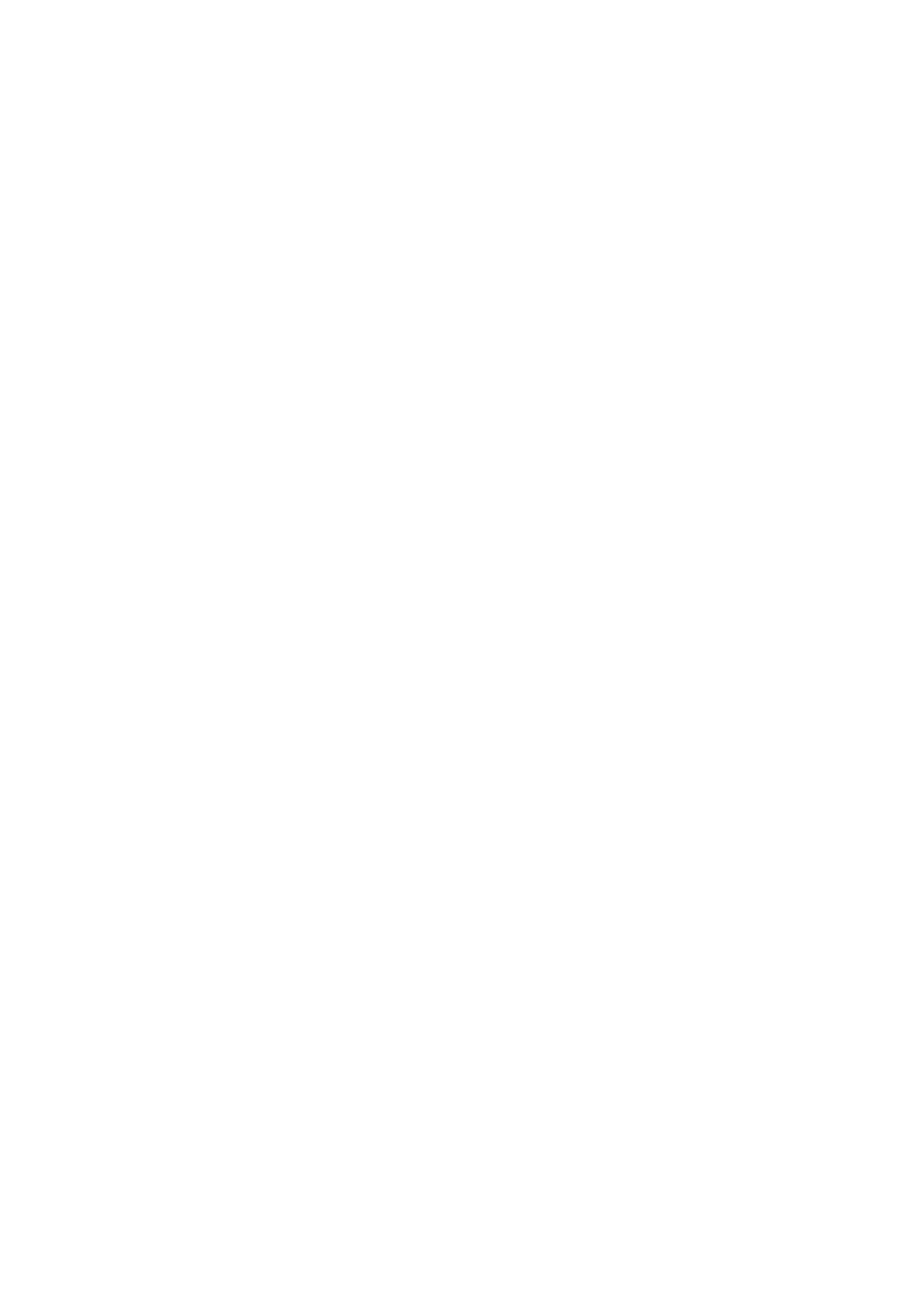### **PREFACE**

In 2015 the Republic of Indonesia celebrated the  $70<sup>th</sup>$  anniversary of its independence, an event that understandably filled the hearts of many Indonesian citizens with joy and pride. 2015 also marked the  $50<sup>th</sup>$ anniversary of an attempted coup d'état and its horrifying aftermath in the mass killings of people associated with the Indonesian Communist Party (Partai Komunis Indonesia, PKI) and other left-wing organisations. During the period after another regime change in 1998, a number of one-time victims and their children have come forward with their stories about the events of 1965, while commemorations of the victims have indicated that the wounds inflicted by the atrocities committed 50 years ago are deep and have yet to heal.

The year 2015 also witnessed the first time Indonesia presented itself prominently on the world literary stage by becoming the guest of honor at the annual Frankfurt Book Fair. Four scholars of Indonesian literature based in German universities took this opportunity to organise a conference about modern Indonesian cultural expressions since independence in direct connection with the book fair. This volume contains a selection of the papers that were presented during the conference, which focused on the topics of the Indonesian cultural production of the past 70 years and representations of the traumatic events of the mid-1960s.

Many parties have made this conference and this ensuing volume possible, for which we wish to express our sincere gratitude. First and foremost we thank all the presenters and other participants who made it a wonderful conference with critical discussions; the Goethe University of Frankfurt and its organising committee chaired by Holger Warnk, who hosted the event; the German Research Foundation (DFG) for providing the financial means for the conference; and the Departments of Southeast Asian Studies of the Universities of Frankfurt, Hamburg, and Cologne. The conference was opened with a speech by the Indonesian Minister of Education and Culture and vividly continued with a performance of the group Servants of the Words, featuring Elisabeth Inandiak, Endah Laras, Jennifer Lindsay, Landung Simatupang, Tommi Simatupang, and Christina Schott. In this performance different languages, genres, and media were used in a fascinating combination, showing how creativity was triggered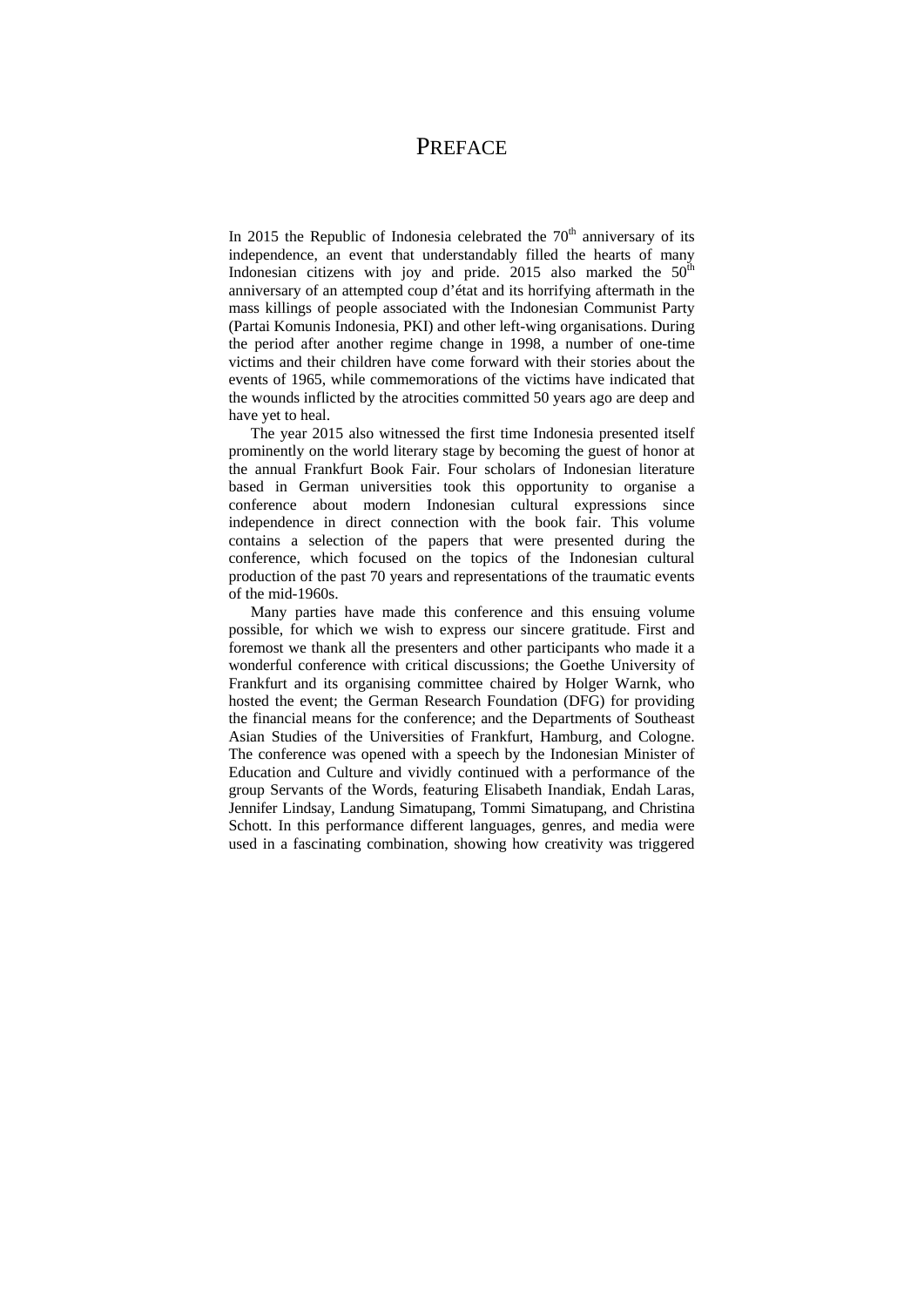#### x Preface

by the travelling word through processes of media change and translation. This performance provided an inspiring start for the presentations and discussions that day. The second day was opened with a panel discussion entitled "Writing Political Violence and Trauma" led by Alex Flor and featuring the speakers Pam Allen, Ayu Utami, and Mery Kolimon. This discussion formed the prelude to the first session of paper presenters about Indonesian literary reflections on the tragic events of 1965 and their aftermath. We extend our sincere gratitude to all these performers and speakers without whom the conference would have been less special.

We are also grateful to the members of the group at Hamburg University, including Bettina David and Yanti Mirdayanti, who helped us with the first brainstorming session conceptualising our plans for a conference. Martina Heinschke, also a member of this group, assisted us all through the process of the organisation, for which we are very appreciative. Gratitude is also due to Mirko Wittwar, our English language editor, who has done wonderful work on such short notice and Kris Williamson, who checked the final edition.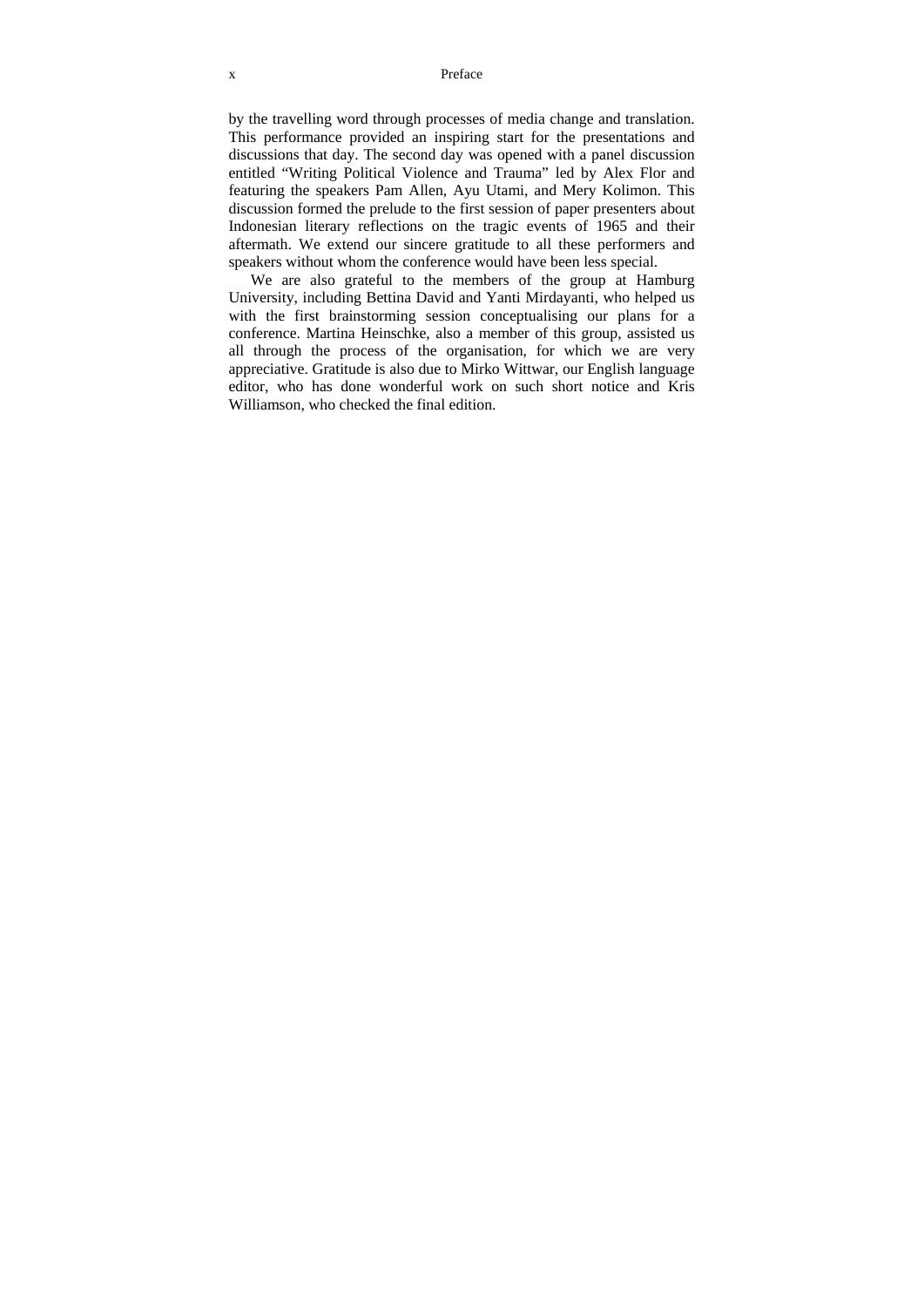## **INTRODUCTION**

## JAN VAN DER PUTTEN

In the course of history, processes of cultural exchange and internalisation, adoption, and translation within maritime Southeast Asia and with other Asian regions resulted in the production and further distribution of knowledge in the form of narratives or texts in a variety of forms and manifestations. During early modern times new frames of religious and secular knowledge were introduced and developed with the help of writing systems used for the preservation and dissemination of materials. However, for a long time the production and dissemination of textual material were dominated by orality and stage traditions, while handwritten or epigraphic and iconographic texts seem to have arrived later and to have been limited to palace and religious temple traditions. Although transformed and adjusted in accordance with contemporaneous contexts, oral, stage and manuscript traditions have maintained successful positions as media for textual production. To give a few examples of these ongoing traditions, mention can be made of the continuation of oral expressions in religious prayers of different denominations, the ever popular declamation of poetry in public readings, the performances given by stage and dance troupes inside and outside theatre buildings, and hand-written copies made of older texts for religious and/or commercial purposes. Hosting an enormous variety of languages and detached ethnic groups, each with their own languages and cultural traditions, insular Southeast Asia is characterised by an extremely rich collection of local oral and stage traditions that in recent times have increasingly been fostered and vigorously preserved. In particular in Indonesia, this trend has continued and was enhanced in recent years as a consequence of regional autonomy laws that were implemented in the beginning of the new millennium and have boosted the nation's as well as the people's interest in their cultural heritage. Tellingly, since the mid-1990s, Indonesian researchers of oral and manuscript traditions have organised themselves in associations that coordinate research projects and organise conferences, the Asosiasi Tradisi Lisan (Assosciation for Oral Traditions) and the Masyarakat Pernaskahan Nusantara (The Indonesian Association for Nusantara Manuscripts) respectively.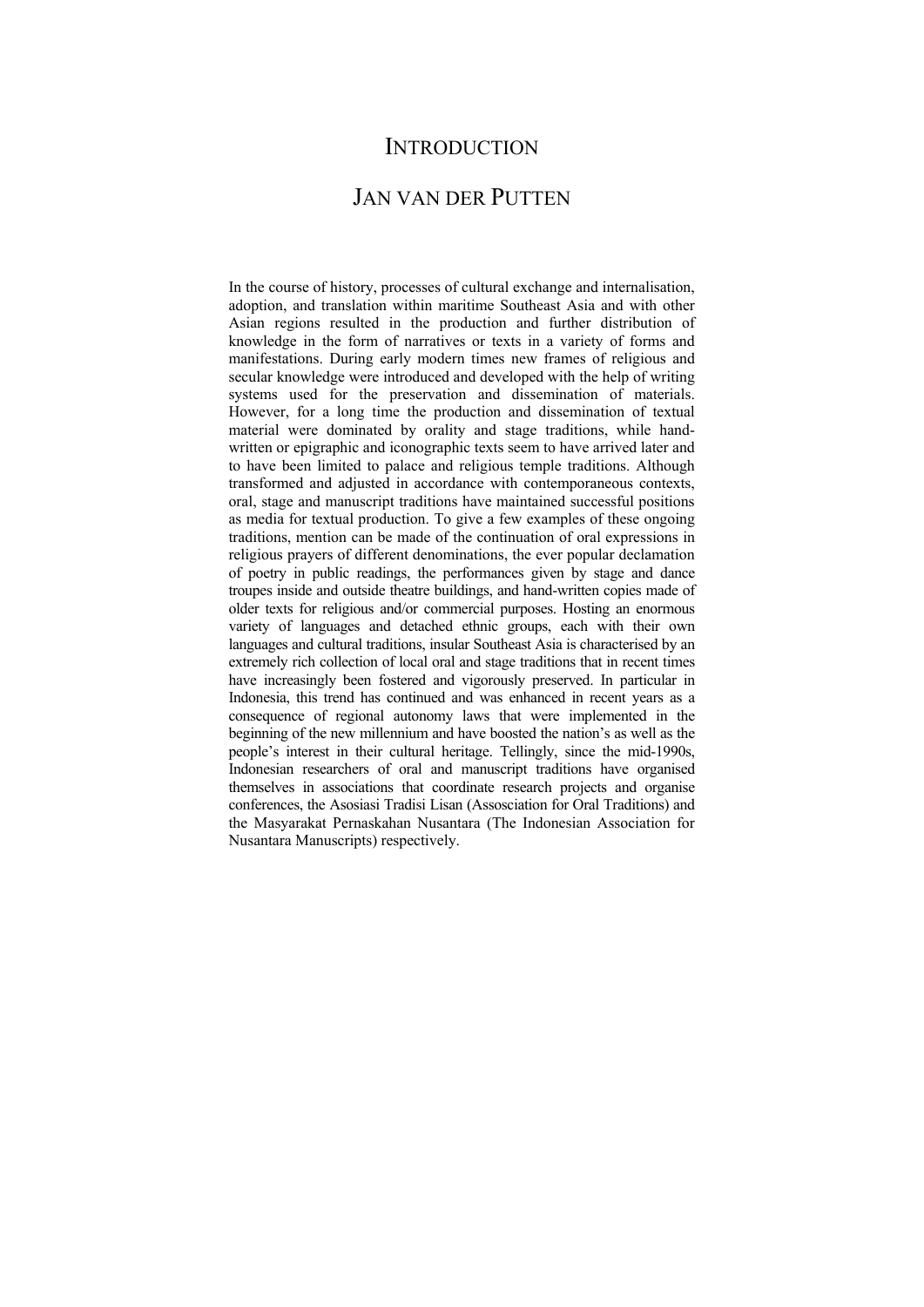Only in the last quarter of the  $19<sup>th</sup>$  century printing became available on a large scale in Southeast Asia, not long afterwards followed by the technology to screen moving pictures that spawned the formation of cottage industries in the different colonial settlements in the region. Also radio and gramophones became increasingly popular in this period, to become part of an elite lifestyle but also to experience wider distribution through communal "listening sessions". The 1920s definitely seem to have been a pivotal decade for an extensive growth of political organisations and awareness of the people, truly an Age in Motion (Shiraishi 1990). This political empowerment went hand in hand with an acceleration of the textual production in the region when newly-founded periodicals and newspapers started to disseminate short or serialised tales, theatre troupes travelled the region to stage highly commercial shows together with innovative and more critical dramas, while small film and music industries created stardom that were the pride of the budding pre-nationalist societies. The two most brightly shining stars of this period were Miss Riboet, who toured Southeast Asia with her Orion Malay opera troupe, and Devi Dja who started with the competing Dardanella theatre group and in the late 1930s continued her career in Hollywood (see Cohen 2006, 2010).

The colonial government of the Netherlands East Indies greatly expanded its territory, authority, and bureaucracy during the decades around the turn of the  $20<sup>th</sup>$  century, and a system of high colonialism with its so-called ethical policy encroached more and more upon the everyday lives of the colonised peoples. This policy entailed the infamous *mission civilisatrice*, which was complemented or partly substituted by "modernising missions" to enable the metropole to extend and enhance its domination over the colony and compensate for the negative economic standing on the world market by improving the exploitation and management of the natural resources of the colonies. Through a variety of education and training programmes, the Dutch authorities imposed European values and standards as the yard stick for the development of society in its colonies. Censorship and political control were designed to further make sure that the population would be introduced to modernity in a safe and peaceful way, but the genie of political emancipation had already escaped its confines and the people's demands for political rights and selfdetermination became stronger in the 1920s, only to increase further during the 1930s.

In 1908 Dutch authorities had installed a committee of popular literature that was designed to look after the production and distribution of indigenous texts in Latin script. The Advisor of Native Affairs, Godard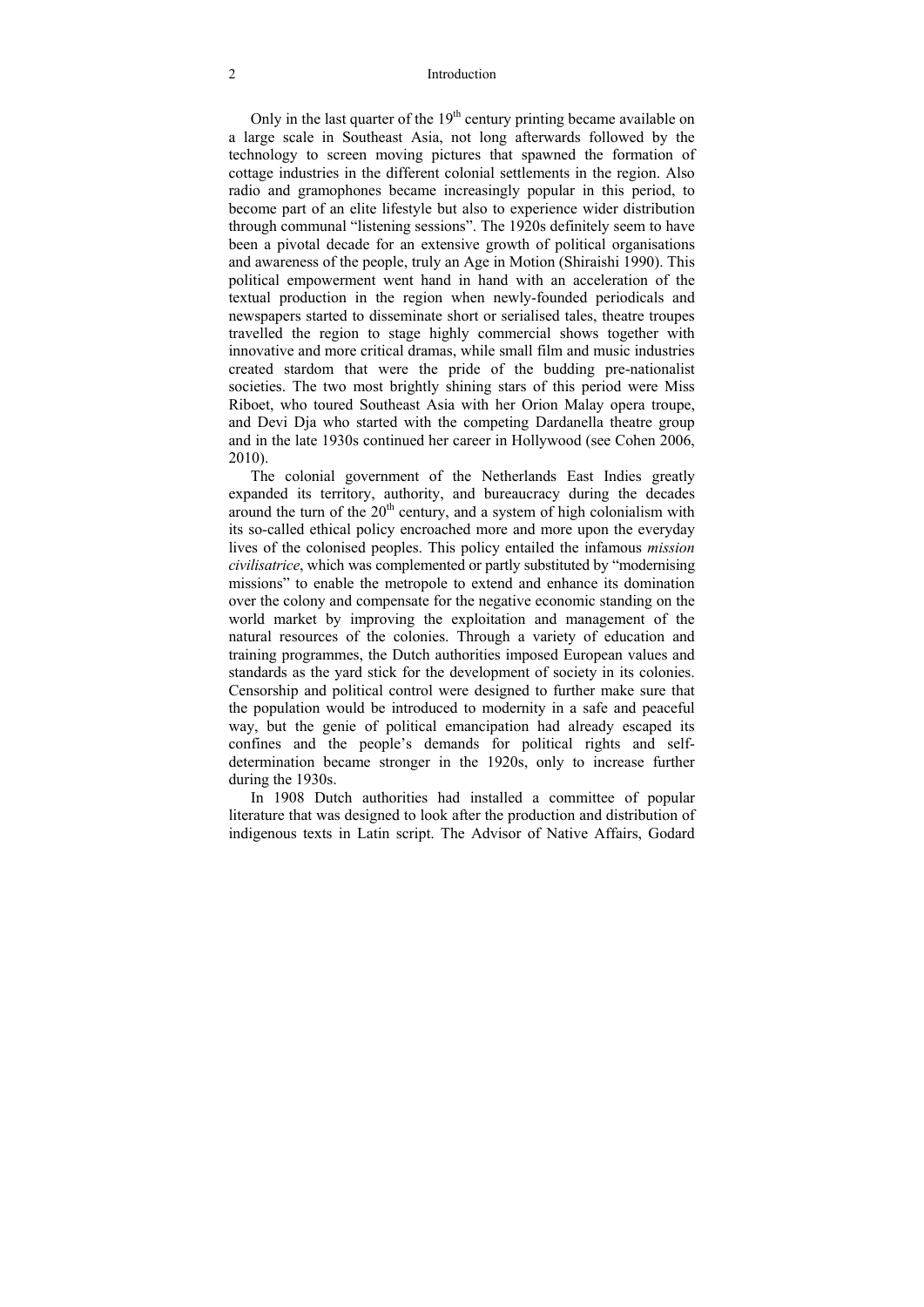Arend Johannes Hazeu, initially presided over this committee but was soon replaced by Douwe Adolf Rinkes, who became the founding director of the autonomous Bureau of Popular Literature, better known as Balai Pustaka, in 1917 (Jedamksi 1992). In the first decades after its establishment, the Bureau gradually became to be considered one of the means to curb a surge of popular literature churned out by local press media, and mainly written by authors of Chinese or Eurasian descent. Their main topics of crime, romance, and occasionally social criticism were not deemed to foster the right development of the native spirit that would be in tandem with the government's educational policies. The discourse about the future of the colony and the readiness of its population to embrace western-based concepts of state and nationhood formed the backdrop against which presumed differences between popular and serious literature were brought forward and discussed. Indigenous writers became infused with an awareness of values in literary writings that could build the people's pride and shape a future nation's readership. The mission of modernisation had caught on and was propagated through texts produced and performed by western-educated intellectuals (see Maier, this volume).

In 1928 political activists selected Malay as the language to unite the future nation. The propagation of Malay throughout the archipelago of the future Indonesian state was intensified, but its distribution to new geographic regions and sociocultural domains seems to have made real progress only during the Japanese occupation when Dutch was abolished and Malay was modernised at an accelerating pace. After the Japanese surrender there seems to have been little doubt what language was to be used for the newly proclaimed nation, while the ensuing revolution and its imagery as being fought by a budding generation of angry young men and women charged it with enough emotion to become the people's language (Anderson 1990, 139ff). In the independent republic, language authorities started to implement linguistic developmentalism in an attempt to somehow balance the propagation of the national language with its highly modernised registers with the maintenance of local languages in order to preserve traditions vested in these "regional" or "ethnic" languages. It will not come as a surprise to note that the discourse on the modern, developing nation was carried out in the supra-ethnic register of Indonesian, thereby enhancing its reputation of being the only means for modern communication in the post-war independent Republic of Indonesia. The textual production of that period followed this general development and was ideologised to serve sociopolitical groups that became increasingly polarised in the course of the 1950s. In a rather simplistic way of representing the complex and often chaotic situation on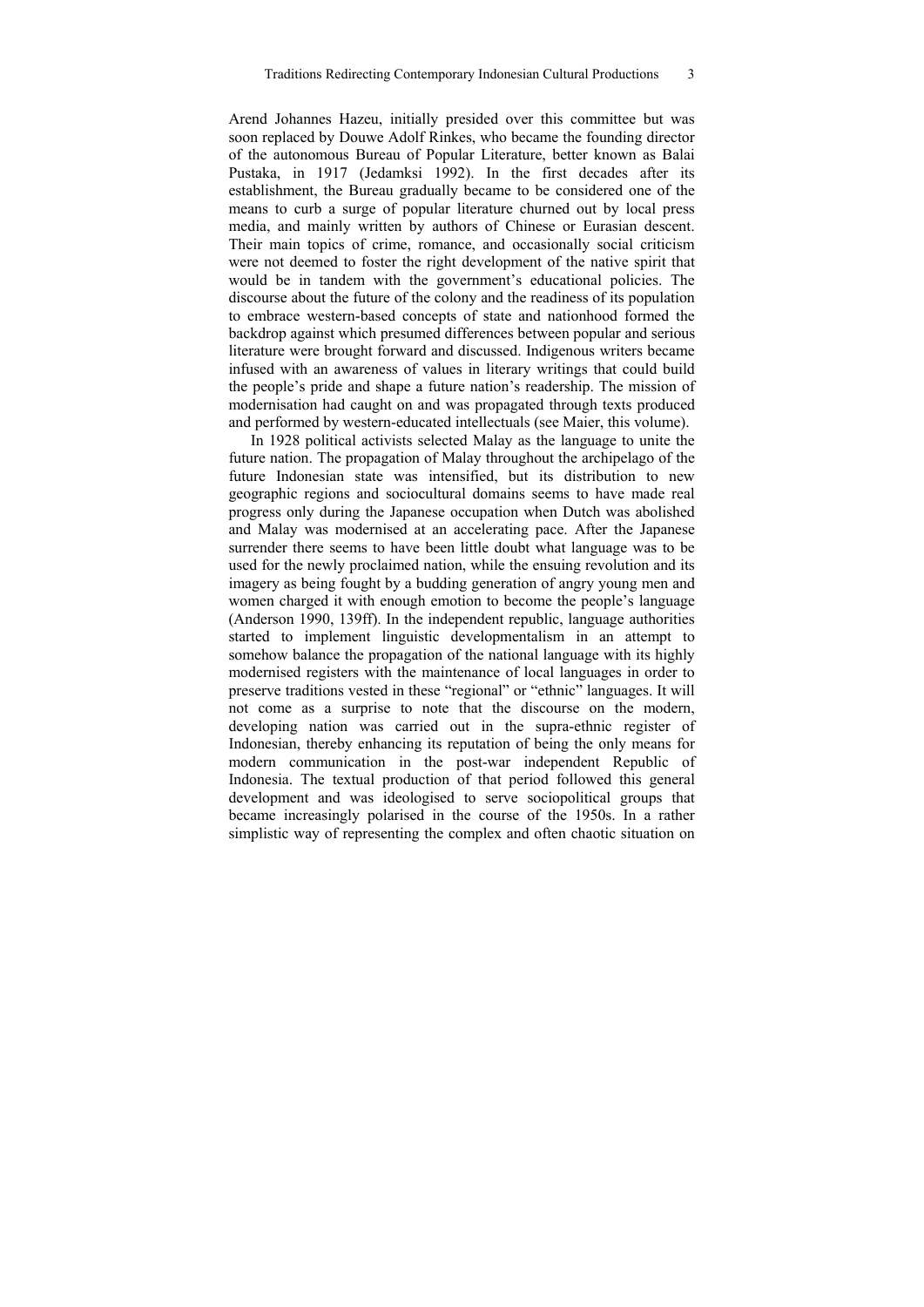the ground (Lindsay 2012), three groups of artists and cultural workers are most commonly distinguished: a first group embracing global or universal values and opening up to the world (Gelanggang group), a second group who wanted to develop the nation by saving the people from poverty (LEKRA, Lembaga Kebudayaan Rakyat*,* Institute of People's Culture), and a third group of Muslim cultural activists striving to use their art for missionary purposes (LESBUMI, established in 1962). Of course, the reality was more complicated and a clear or strict distinction between different branches of the cultural production was non-existent, e.g. the most important film director of the 1950s, Usmar Ismail, was instrumental in the formulation of the first Cultural Manifesto of the Gelanggang group in 1950 (cf. Heinschke 1996). In the early 1950s he worked together with Basuki Resobowo, a well-known painter whom Usmar had asked to become art director in his newly established film company Perfini. A decade earlier, Basuki Rebowo had starred in the movie the "Laughing Mask" (*Kedok Ketawa*), and at Perfini he would design film sets as well as scripts, one of which was "Exalted Guest" (*Tamu Agung*, 1955), a faintly disguised satire about President Soekarno. He was a man of many talents who, at the end of the 1950s, would become a leading figure in the visual arts section of LEKRA.

The process of political and cultural polarisation peaked in the early 1960s when a group of writers issued a Manifes Kebudayaan (Cultural Manifesto) in protest of the dominating and censoring practices of LEKRA that was affiliated with the Indonesian communist party. In 1959 President Soekarno had taken full control of the government and increasingly turned to the PKI for support. The PKI was the third-biggest communist party of the world, after the Chinese and Russian parties, and had developed its powerbase in the cities as well as in rural areas with its Indonesian Peasant Organisation (Barisan Tani Indonesia, BTI), demanding that land reform and crop-sharing laws should be more rigorously implemented, so that the conflict with the newly-established state of Malaysia, which began in early 1963, would be successful (cf. Mortimer 2006, 269). In 1964 BTI launched its aggressive campaign of one-sided actions (*aksi sepihak*) to evict landlords from their lands and divide the latter among small tenants who were members of the organisation, which increasingly led to violent clashes in the countryside. The same year LEKRA and its subsidiary organisations, such as the Indonesian Music Body (Lembaga Musik Indonesia, LMI), continued their pressure on the President to purify Indonesian cultural life from capitalist and imperialist influences, which resulted in the infamous bans on the distribution of Western pop music referred to as *ngak ngik nguk* by Soekarno (Rhoma 2012) and on the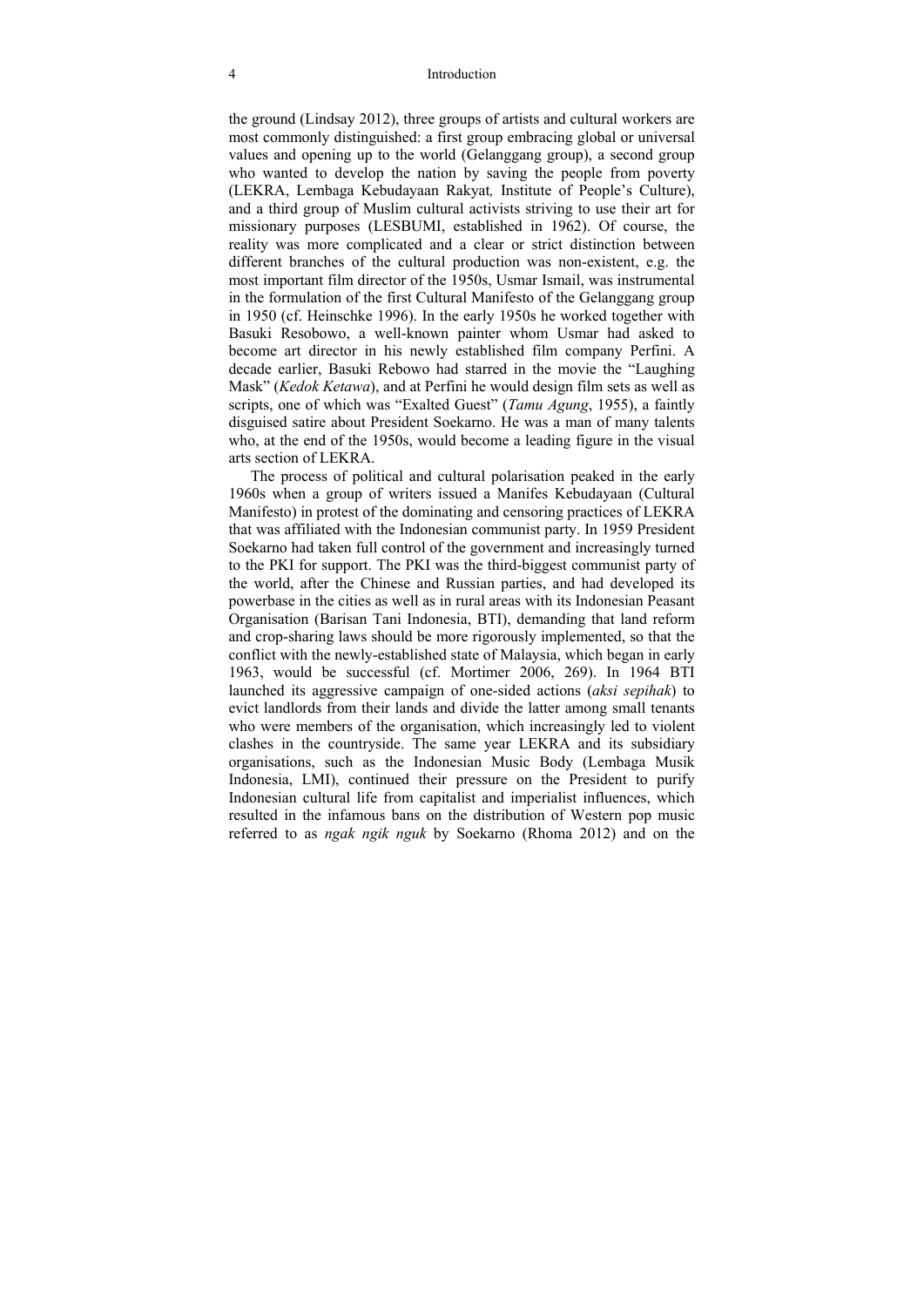import of American feature movies that in turn led to the shutdown of many movie theatres (Said 1991, 69-75).

In retrospect, it seems logical that the intensifying polarisation of Indonesian society would lead to an inevitable detonation, which was triggered by the actions of the so-called 30 September Movement (Gerakan 30 September, G30S) in 1965. Although the actual motivation for the attempted coup by members of the Movement and the counter actions under the command of Major-General Soeharto will be forever unclear, due to the death of the key agents and the obliteration of a great deal of the historical documents, the tragic events as such are clear enough and have had a sweeping impact on the course of Indonesian history. In the night of 30 September 1965 a few leading communist figures in cooperation with a few army units abducted and killed seven top-ranking officers of the Indonesian army under suspicion of planning a coup themselves a few days later. Immediately army units came into action and the badly organised initial coup was put down within 24 hours. In the following months right-wing forces tried to purge the Indonesian society of all communist and left-wing elements by eradicating the members of the PKI and its subsidiary organisations through incarceration, exile, and murder. The estimated number of victims of the ensuing mass killings is about half a million people (cf. Cribb 1991, Roosa 2006). A staggering President Soekarno eventually relinquished state power to Soeharto on 11 March 1966, and immediately the new man in charge officially banned PKI, rounded up state ministers in the cabinet, and started to purge the army ranks and political bodies of elements sympathetic to Soekarno's left-wing inclinations. The economic crisis Indonesia had been experiencing over the previous years was one of the main concerns for the New Order regime that started arranging with foreign creditors to pay off its large debts and opening up the country for western investors to start new enterprises (accumulating bigger debts than before in the wake). The regime also gave free reign to army-run businesses, such as the Logistics Body BULOG and Pertamina oil company, monopolising the distribution of basic necessities of food and fuel, to further expand their operations and dominate the economy, which improved the state's economy while at the same time impoverishing its population.

Corruption became increasingly rampant, and student organisations that initially had supported the establishment of the new regime increasingly turned against it during the following decade. The government clamped down on political and cultural freedom, arguing that it was a hazard for stability and peace that were considered a prerequisite for an economically healthy nation. The regime designed policies for a top-down development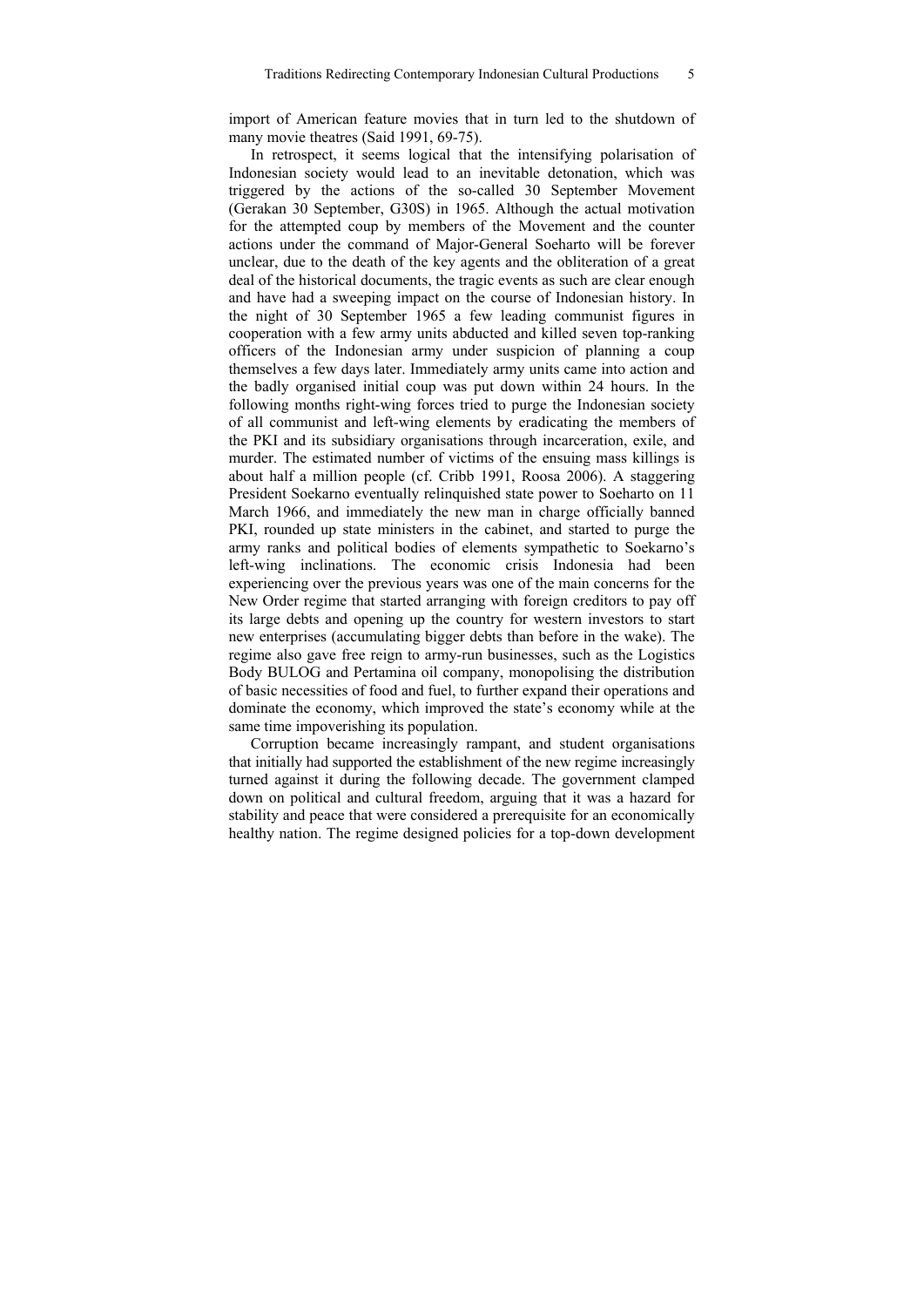of economic and social fields, with Jakarta as its all-powerful centre and reconfigured a national culture that consisted of a selection of regional art forms put on a national stage and separated from its socio-religious context. Formal and structured indoctrination started when the authorities implemented their plans to make Indonesian citizens into loyal followers of the Pancasila state ideology. A special programme was introduced in 1978 that involved compulsory courses with examinations on all levels of the educational system and all government and army services. It was through these often scorned courses and seminars and the national history classes at school that the regime tried to homogenise the society and distribute an extremely one-sided and otherwise simplified view of the national history. This official history displayed the Indonesian armed forces as liberators of the nation, as they had defeated the colonial overlords in the struggle for independence or Revolution (1945-49) and the demonic forces of communism two decades later.

Further policies entailed that the public sphere was thoroughly depoliticised by reducing the role and number of political parties, thereby securing the central role of the government party GOLKAR, banning any political activities of students' and any other organisations, strictly censoring mass media, and severely limiting the freedom of arts. Leftwing cultural activists had been killed or imprisoned, and the remaining authors, filmmakers, playwrights, and other creative thinkers, were either co-opted by the government, had shifted to safer jobs that could earn them a living, or struggled further to make ends meet and try to encode their works with more subtle criticism that would not be immediately detected by the censorship boards. In literary writing and stage performances a lasting tendency towards surrealist and absurdist texts is apparent as having originated after the massacres of the mid-1960s. Works by Putu Wijaya, Danarto, Sutardji Calzoum Bachri, and also later Seno Gumira Ajidarma and Taufik Ikram Jamil are frequently set in a world that denies reality, while some works by Mangunwijaya, Kuntowijoyo, Putu Wijaya, and, more recently, Nukila Amal and Eka Kurniawan make use of a more magical realistic setting in which traditional characters can be seen as representing and commenting upon contemporary situations. However, realism remained the dominating narrative style throughout the period in which modern expressions were produced in Indonesia. The internationally well-known author Pramoedya Ananta Toer applied this style throughout his career, starting in the late 1940s. Being one of the top officials of LEKRA, he was imprisoned in 1965 and exiled to the island of Buru in the Moluccas, where he continued to compile and reconstruct stories from his memory which, for want of writing materials, he delivered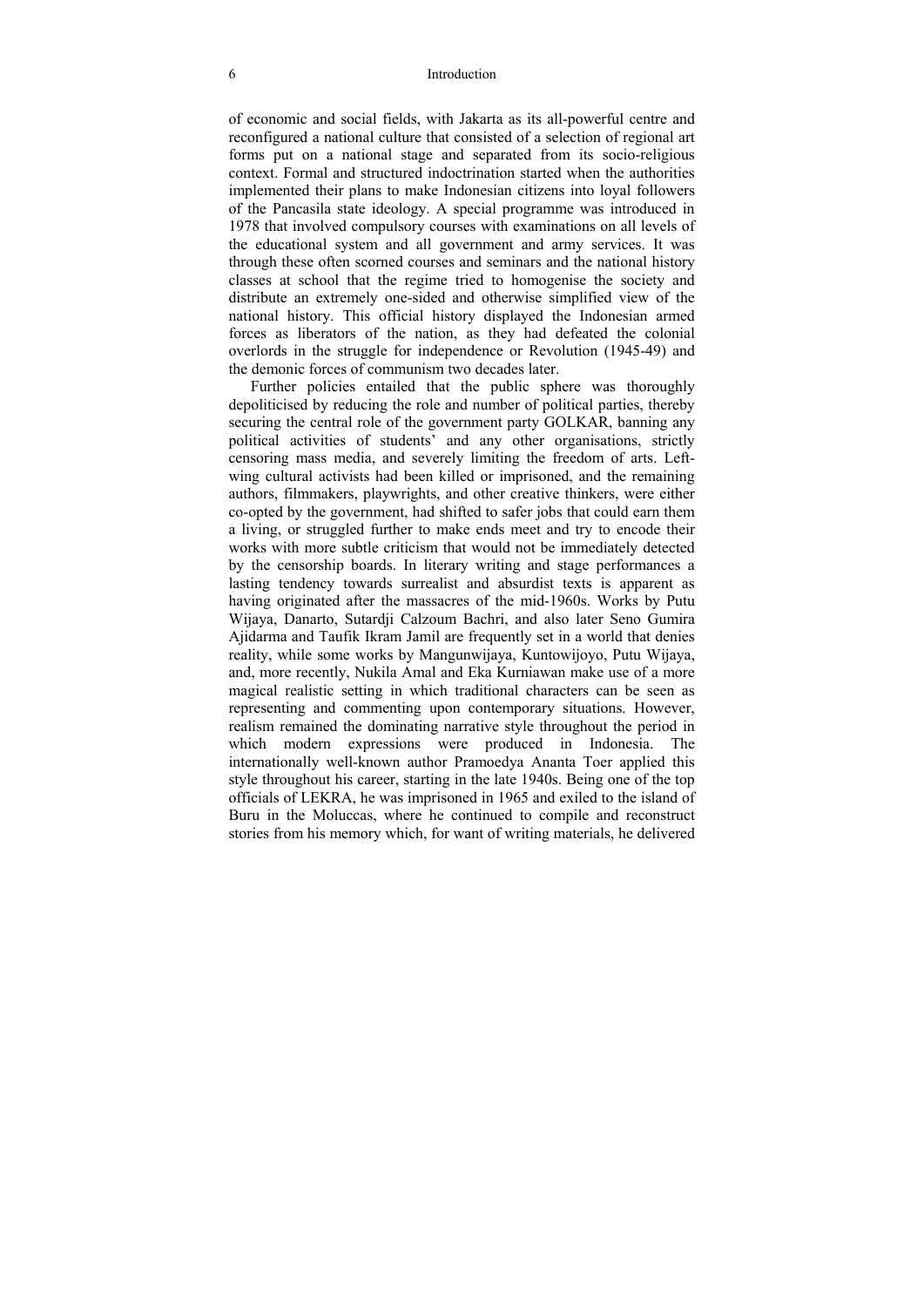to his fellow exiles by word of mouth. Only at the end of his period in exile was he able to write those stories down that he revised, elaborated and edited into the four volumes of his famous "Buru Quartet" and the "Girl from the coast" (*Gadis Pantai*) in the early 1980s. The well-known poet and playwright Rendra is another cultural activist who continued to voice his critical views on the regime he encoded into his works. He paid dearly in the form of incarceration and being banned from performing. Many of Rendra's poems and plays were written in the context of students' protest and broached social ills and abuses wreaked by Soeharto with his family and cronies.

The authoritarian and technocrat regime focussed all its policies around the continuation of its power and wealth, using the concept of *pembangunan* (construction, development) as a mantra that everyone should yield to and work for. The complex of cultural performance and artefacts, which in the period immediately after independence had been at the heart of the building of the nation (Lindsay 2012, 6), was demoted to become an auxiliary to represent the nation abroad, attract foreign tourists and occupy some domestic recreational spaces, rather than function as an expression of the people's psyche or enhance emotional attachment to the nation. As in many other fields of activity, Jakarta was made into the uncontested centre for the arts, where national institutions oversaw cultural spaces such as the Taman Ismail Marzuki, a cultural centre that was established in 1968 and funded by the local government. The town grew into a megacity where official permits for shows and publications had to be requested and "blessings" in the form of advice (*pengarahan*) from some high official or a nod from a senior member of one of the central art organisations could be obtained; without these forms of approval local cultural expressions would stand little chance of ever going beyond their local confines. As a consequence authors, dancers, stage groups, journalists, poets, et cetera flocked to the city of Jakarta, together with millions of other entrepreneurs and wanderers.

In the 1990s, when the New Order regime showed signs of slackening the reins of their hold over the public sphere, the infrastructure of the cultural world was by and large already in the hands of a few multinational businesses that incorporated media branches as one of the fields of their activities. When in 1988 the Indonesian government allowed commercial television companies to start broadcasting, Soeharto's sons and his daughter, Tutut, viewed this new enterprise as a lucrative expansion of their huge business empires (cf. Sen and Hill 2000, 111-13). In the publishing sector the Kompas Gramedia group and the Tempo group came to control the market of newspapers, magazines and book publishing, and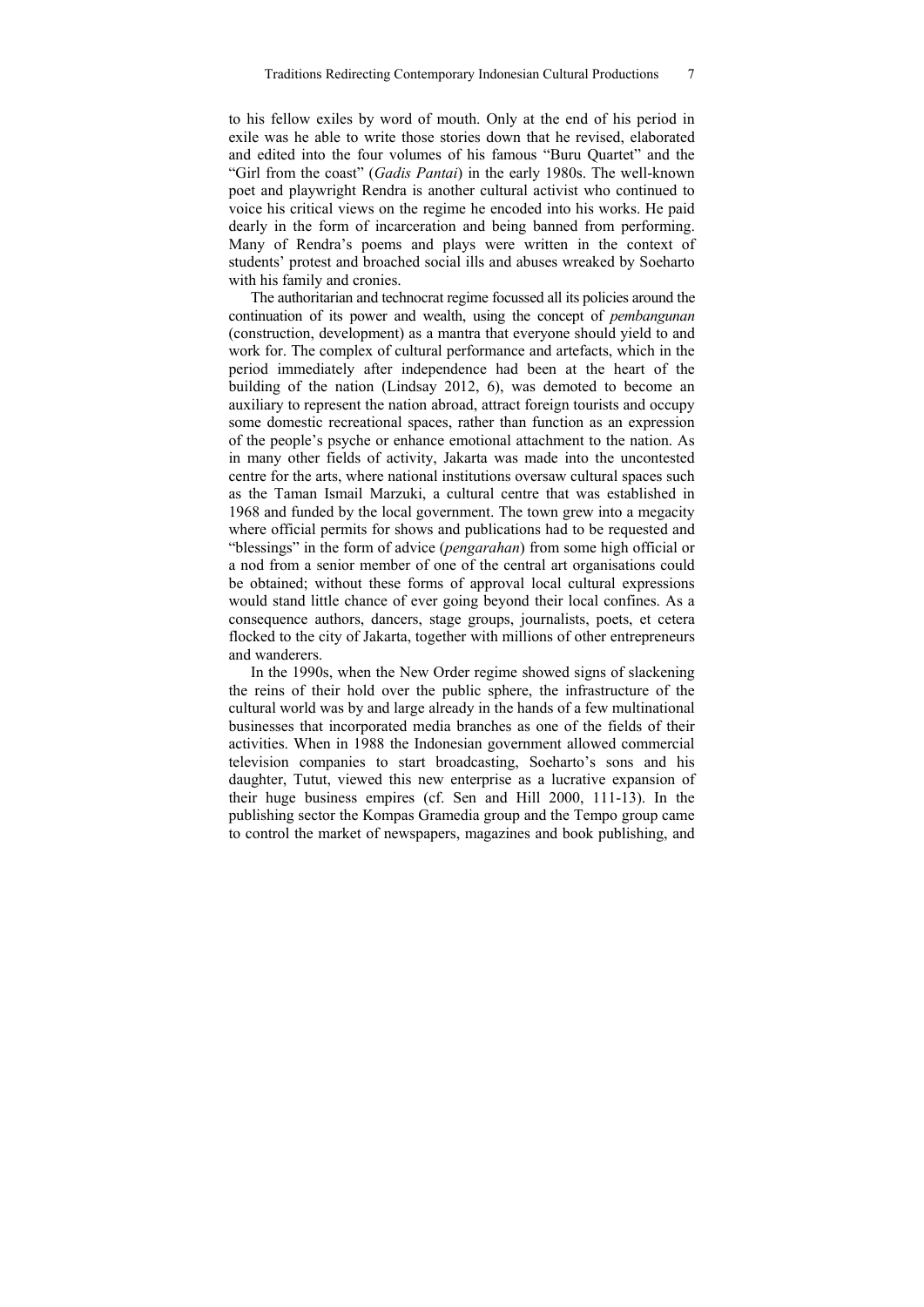recently they have also added television and radio stations to their already broad array of activities (cf. Haryanto 2011). The accumulation of cultural media in the hands of a few tycoons that started under Soeharto's reign has continued after he was forced to step down, but state censorship was lifted and a new era of feverish democratisation kicked in. *Reformasi* dawned, expectations and hope galore. However, despite all initial beliefs and anticipations that now the old regime had vanished, old structures soon would be reformed, it would take until the middle of the following decade, after devastating natural disasters had wrecked parts of Aceh and Central Java and took hundreds of thousands of casualties, that a slow democratisation process seems to bear fruit. Furthermore, the election of President Joko Widodo in 2014 seems to have returned hope to many Indonesian hearts.

Probably the most conspicuous characteristic that has marked the public sphere in all its aspects of sociopolitical and cultural activities since the end of the New Order regime is the increasing visibility of Islam. Already in the initial stage of Soeharto's reign, Islam became a slightly more apparent part of the public sphere, particularly after the oil boom of the early 1970s and the Iranian revolution of 1979 had changed Islam's prominence on a world stage. In the 1980s the government further institutionalised Islam in the educational system and in social life, while the organisation of Muslim intellectuals (Ikatan Cendekiawan Muslim Se-Indonesia, ICMI), established in 1990 by later President Habibie, has had far-reaching influence and impact on the political and bureaucratic system. Since the power change of 1998 Islam has increasingly permeated social life, and although officially a religiously pluralist society, nationalist and especially regional politics have gravitated towards stricter adherence to Islamic tenets, with several Islamic organisations and pressure groups striving for even stricter rules to regulate the social life of Indonesian citizens. Similar attempts to persuade the vast Islamic majority of the population to follow a more pious lifestyle is ubiquitous in popular cultural expressions such as religious soap series (*sinetron*), reality shows featuring competitions to become the best *imam* or the youngest prodigious child to memorise the text of the Qur'an on television, while hundreds of didactic stories are churned out in cheaply produced books, some of which have made it into mainstream blockbuster movies as well. In short, many cultural workers have made Islam an important part of their cultural identity that they express and shape through their works, which increasingly forge a more general cultural identity of the nation.

The second prominent creative force of the formation of the cultural realm that has come to the fore during the past few decades is the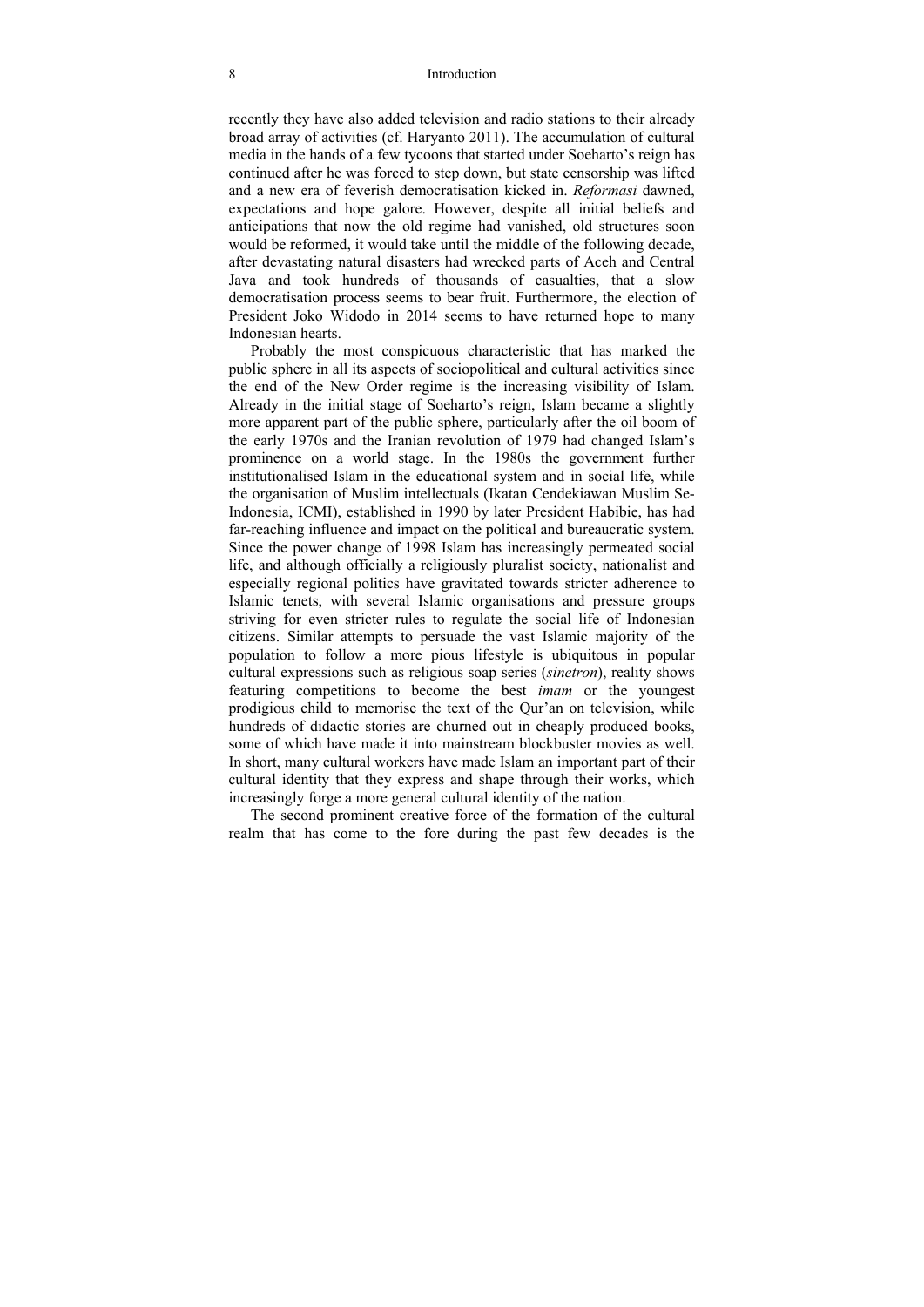increasing importance and number of female cultural activists who have become leading members of Indonesian society. After the organisations striving for women empowerment had considerable success during the reign of President Soekarno, the New Order regime turned back the clock by banning organisations such as *Gerwani* (*Gerakan Wanita*, a left-wing women's emancipation movement) and reverting the official state's imagery of women into merely the supporters of their husbands and mothers of their children. After increasing national and international pressure on the regime after widely publicised crimes, such as the brutal murder of the factory worker Marsinah in 1993, this imagery became increasingly contested by political activists such as Dita Indah Sari and Rotua Valentina Sagala, theatre directors and social activists such as Ratna Sarumpaet, filmmakers such as Mira Lesmana, journalists and novelists such as Ayu Utami, and many others. Ayu's novel *Saman* can safely be considered one of the important factors that changed and innovated the cultural paradigm of Indonesia in the new millennium. The novel relates the story of the renegade priest Saman who becomes a social activist defending the rights of plantation workers in south Sumatra. Assisted by four, very liberal-minded women, he eventually succeeds in fleeing abroad before the security services are able to capture him. This tale, published in the advent of the power shift of 1998, pioneered a host of other novels and works created by women in the excitement of entering a new era of political and cultural freedom. Unsurprisingly, the novel also triggered vehement criticism from conservative Muslim quarters and remnants of the old regime, who considered the open sexuality and active political roles of its female characters unbecoming or even "unnatural" for Indonesian women. Even though the initial enthusiasm and newly attained freedom of the *Reformasi* period soon drifted towards disillusionment, female cultural activists have become a permanent characteristic of the cultural world, exploring the freedom that had been achieved after the change of power.

#### **Traditions redirecting the present**

This volume is the result of a conference organised by staff members of the departments of Southeast Asian Studies of the Universities of Frankfurt, Hamburg, and Cologne in October 2015 on the eve of the largest trade fair for books in Frankfurt with Indonesia being the guest of honour. In the preliminary outline and plans for this project we thought of charting the main ideas about modern Indonesian literature since independence and give a survey of the main studies and works of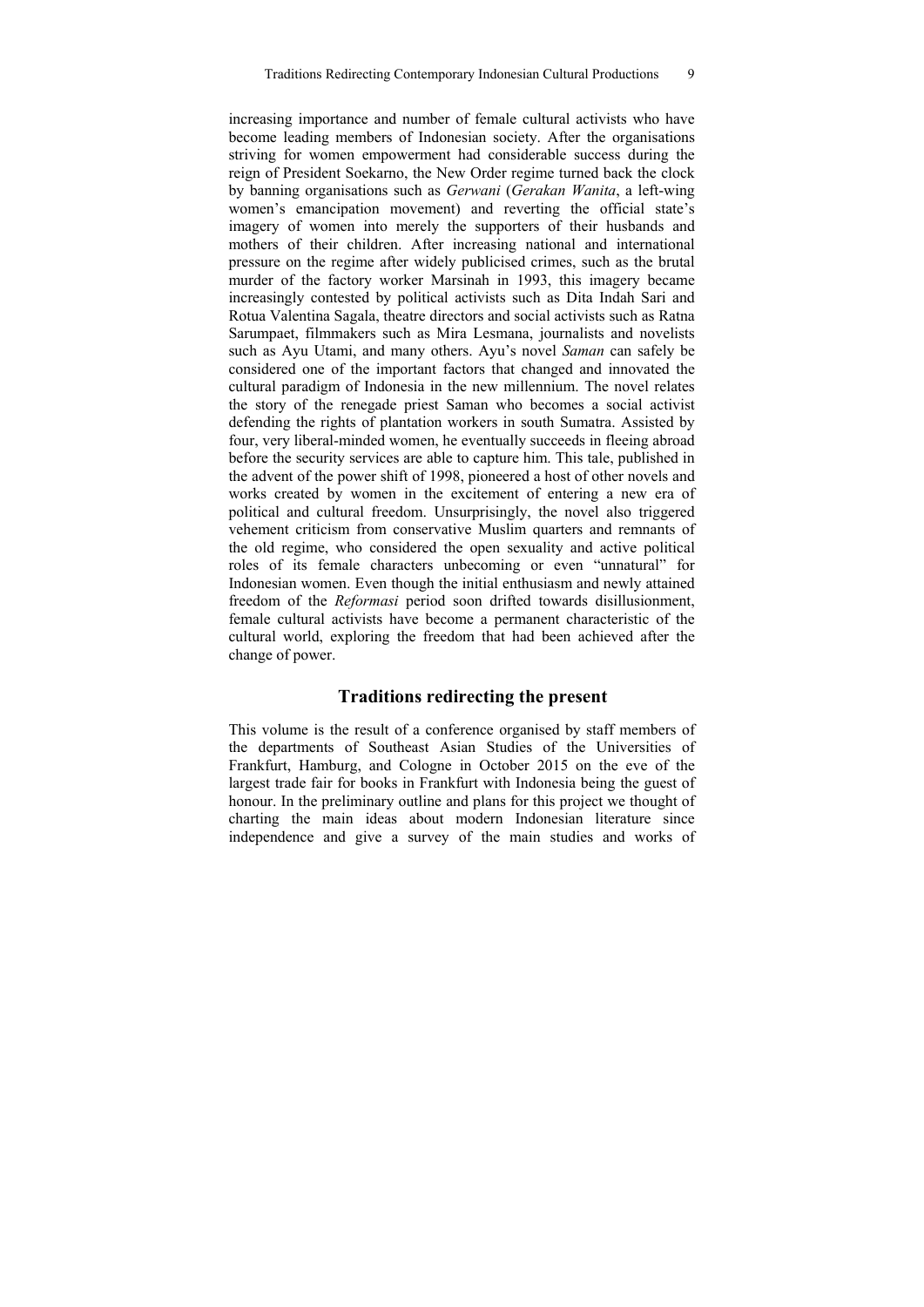Indonesia's cultural production of the last 70 years. As a matter of course, these plans turned out to be a little too ambitious, and therefore we soon decided upon taking stock of what was considered important in Indonesian culture in the year 2015, with the official Indonesian contribution to the book fair in Frankfurt as an important indication of what cultural authorities of Indonesia considered important.

Presenting itself as the biggest archipelagic state of the world under the motto of "17,000 Islands of Imagination", the Indonesian national committee presented a host of literary and other artistic events at the special pavilion designed in style as seven interconnected islands dedicated to different aspects of its culture: manuscripts, comics, cooking, book display, interviews, and performances, digital learning, and oral performances. Many more events took place in other venues within the book fair's enormous premises and also in other institutions in Frankfurt, Bonn, Berlin, and some other German cities. The committee managed to cleverly compensate for a lack of newly translated Indonesian books into German–an absolute prerequisite for the German book fair–with numerous performances by authors, artists, puppeteers, musicians, dancers, filmmakers, theatre groups, and other cultural performers. The two major topics of the articles compiled in this volume–the nation's trauma after the horrific events in the context of the 1965 political turmoil and the impact of globalisation on cultural productions–form a fair representation of the most important trends in Indonesia's artistic expressions in recent years.

Henk Maier's opening piece "Indonesian Literature–A Double History" sets off this volume with an overview of modern Indonesian literature by tracing and playing with the different Indonesian terminologies for the concept of literary writing. Maier explores important strands in the literary history of Indonesia by discussing a number of key figures responsible for the textual production and literary criticism in Indonesian who selected and emphasised certain trends of writing while side-lining others, thereby clearly enhancing efforts to make Jakarta into the political and cultural centre of the nation after independence was reached. One of the most obvious victims of these canonising practices was trashy reading materials churned out by the hundreds of thousands at ubiquitous small print-shops and sold by the kilo on markets or distribution centres such as Pasar Senen in Jakarta. Authors such as Mira W., Fredy S., Ashadi Siregar, Eddy D. Iskandar, Teguh Esha, Titiek WS., and many other producers of a *sastra pop* genre, which translates into "popular literature", only now become a little better appreciated since academics have parted with the view that only "high" literature would be worthy of scholarly inquiry. This genre encompasses the popular stories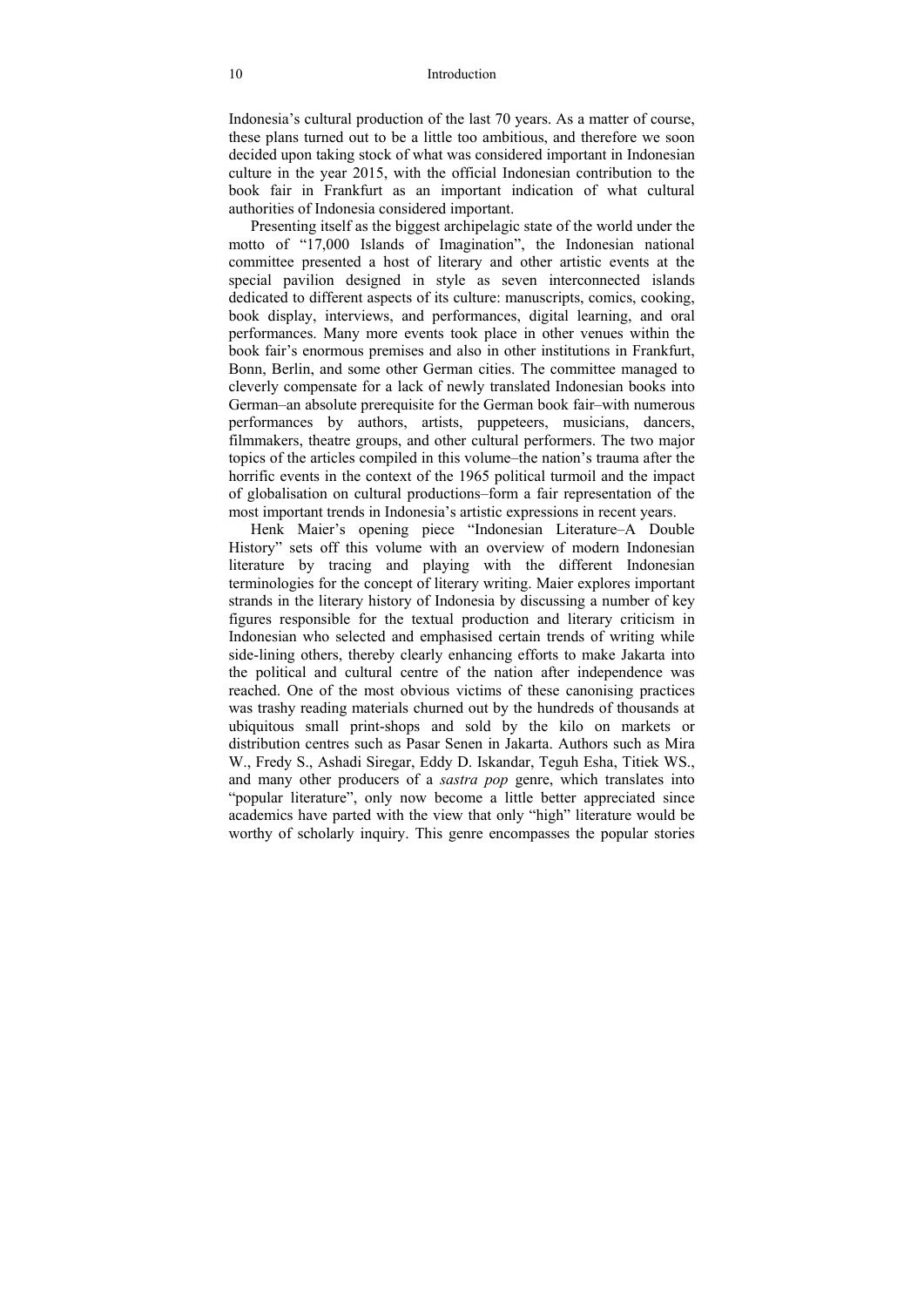from the turn of the  $20<sup>th</sup>$  century predominantly produced by people of Chinese-Malay or Indo-European origin, to the romances of the 1930s and 1950s produced in and distributed from urban centres such as Bukittinggi, Medan, Makassar, Singapore, to name a few, to the Islamic didactic stories produced by large publishers, comics, and cosmopolitan chick lit or *metropop* of the main Indonesian publisher, the Kompas Gramedia group.<sup>1</sup> Maier ends his thoughtful essay with suggesting that the very idea of literature, or Indonesian *kesusasteraan*, has changed from a writer and literary critics driven or controlled collection of apposite stories into a market of products that is determined by buyers and readers.

#### **Shards of memory: Representations of 1965 and its consequences**

The first part of the book furthermore comprises five chapters that all deal with reflections on the traumatic experiences of the Indonesian nation caused by a failed coup on the eve of October 1, 1965. Especially since 1998, when Soeharto was forced to step down, there has been a steady flow of fictionalised and factual ego-documents that has triggered much scholarly attention in recent years, particularly with regard to female victims once active in the emancipatory Gerwani organisation.<sup>2</sup> In more general theoretical terms, this topic connects to the field of memory studies, which in the past decades has made an academic comeback based on the works of Pierre Nora as well as Jan and Aleida Assman. Recent years have witnessed the publication of stimulating works by scholars such as Chiara de Cesari, Ann Rigney, and Astrid Erll.<sup>3</sup> The focus of these studies is how certain, often traumatic, events are represented in narratives in a variety of media that are periodically renewed, changed, rehearsed, repeated, performed, remediated, et cetera, in order to become or stay part of the collective memory of a certain group of people. As may be expected, elements in a nation's society have a certain interest that a particular narrative will continue to stay in the core of this collective memory and therefore will try to manipulate the maintenance of the socalled "site of memory". Individual memories and narratives have little chance to enter into this site of memory if no political clout is generated to mobilise certain powers. Those in power will like to stay in power and are

l

<sup>&</sup>lt;sup>1</sup> See Diah Arimbi's contribution in this volume.

 $2$  Reference is made here to studies by Saskia Wieringa (2010, 2011), Kate McGregor and Vannessa Hearman (2007), Kate McGregor (2012), Vanessa Hearman (2012), and Anett Keller (2015).

<sup>&</sup>lt;sup>3</sup> Please refer to de Cesari and Rigney 2014, Erll and Rigney 2009.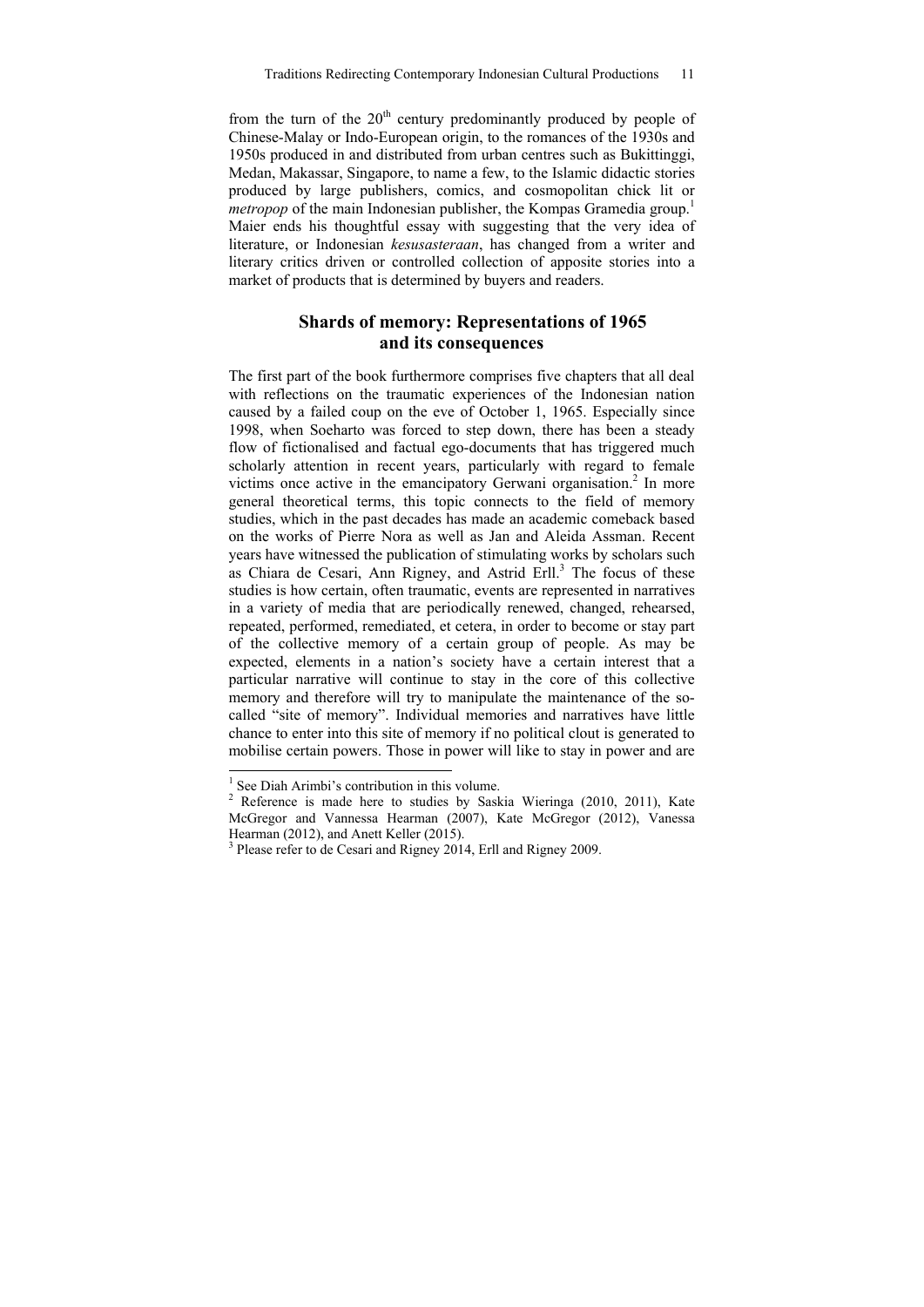very reluctant to share with other parties. As time passes, a younger generation who has not experienced the events themselves but heard about it through the media as well as from the members of the older generation will possibly start questioning the version that dominates the collective memory because new power relations are established, new information is unearthed, or other possible factors that trigger change in the configuration of the site of memory.

The 1965 traumatic experiences are no exception from this general picture, and in the first contribution Pam Allen discusses two recent novels by the Indonesian authors Laksmi Pamuntjak (*Amba*, 2012) and Leila Chudori (*Pulang*, 2012) through the lens of post-memory, which refers to memories and narratives produced and experienced by members of generations who have not lived through the events that are commemorated. Allen particularly looks into how these authors use the state of exile to explore the meanings of home, love, and betrayal. Both novels have a love relation at their core, and their main protagonists have places where they were exiled to: the prison island of Buru in *Amba* and Paris in *Pulang*. This second novel—and especially its geographical and historical setting—is also the topic of Henri Chambert-Loir's chapter. Chambert-Loir gives a critical assessment of how in Chudori's *Pulang* the place of exile is romanticised to an extent that it has little connection with the historical place of Paris, especially when it refers to the revolutionary time of the 1960s that is used as the setting for a first encounter of the main Indonesian protagonist with his future French wife. He also problematises the fictionalisation of the historical characters of exiled Indonesian intellectuals, which is too distanced from their real lives and ideas the author examined and used to shape the fictional characters of the novel.

Jan van der Putten explores the most frequently watched movie of the Indonesian national cinema, *Treachery of the* 30<sup>th</sup> of September Movement, which was compulsory viewing for a generation of Indonesian citizens, from primary school to university students, government civil servants as well as military personnel. The chapter discusses how this film forms one of the cornerstones of the site of memory that was constructed and maintained by the New Order authorities in close connection with the educational system and a special programme for indoctrination. The film is further analysed from a filmic point of view in connection with Astrid Erll's notions of remediation and premediation (Erll 2009), while also the issue of the enhancement of the film's authenticity is discussed with reference to Sara Jones's work on East German Stasi documents (2014). As the last part of the chapter a concise comparison with the cinematographic work of Joshua Oppenheimer is given, where it is argued that his movies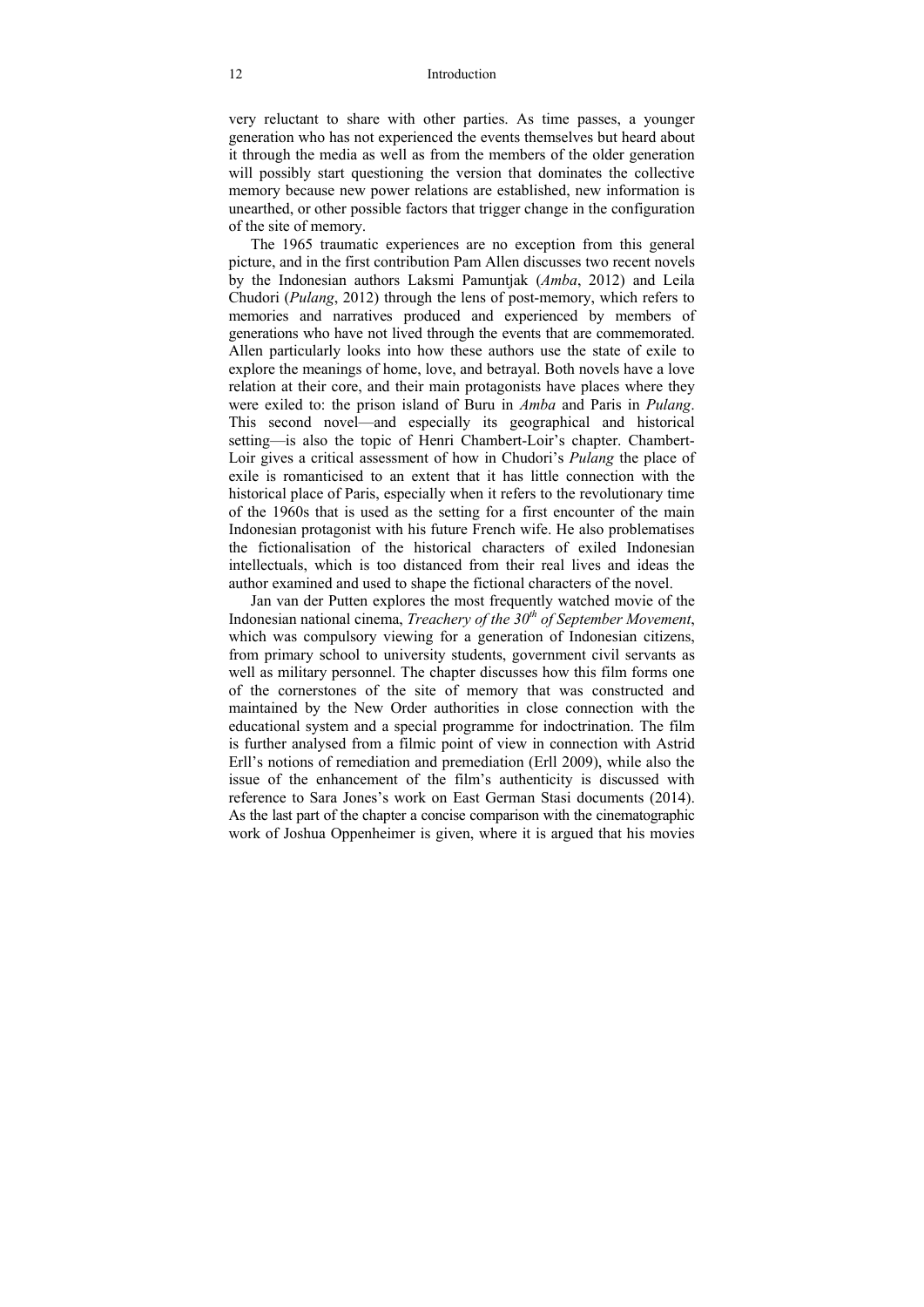have the potential to shake Indonesians out of a stupor of suspended disbelief caused by the grand partisan narrative the New Order regime constructed and implanted in the minds of millions of its citizens.

In the next chapter Monika Arnez deals with Ahmad Tohari's trilogy *The Dancer of Paruk Village*, which features a traditional female dancer in a small village on Java's south coast during the period of political and military upheaval as a consequence of the 1965 takeover, while focusing on the film *The Dancer* that was based on the novels and released in 2011. Using anthropological works by Spiller (2010) and Wessing (1999), she analyses how the novel and film depict the tradition of eroticism in dance performances that are immediately connected with fertility rites in the Javanese countryside. Arnez also explores the visualisation of emotions that is used in the movie to express the traumatic experiences depicted in the narrative. Rather than silencing and thereby perpetuating the trauma, the director has tried to show the feelings of somewhat naive traditional village dwellers under attack of modern, left-wing political forces that not even reformist Islamic power could quell.

The last chapter in this section of the book is by Mikihiro Moriyama who revisits Ajip Rosidi's book *Child of the Homeland,* published in 1985. The book has distinct autobiographical characteristics in depicting how a young Sundanese artist moves to Jakarta in the early 1950s to carve out a life for himself in the volatile political and cultural capital of a nation in turmoil. However, Moriyama is not that interested in the possible historical roots of the novel, although these are not fully discarded. Instead, he rather zooms in at a few other themes that are also clearly recognisable in the novel, such as the propagation of religion, national politics during the Soekarno and Soeharto regimes, and ethnic and social issues that played at the time the novel is set.

#### **Instances of globalisation: Managing the heritage in local and global trajectories**

The second part of the book comprises another five chapters containing essays about how forces of globalisation have impacted upon the local and linguistically surprisingly homogeneous cultural productions of Indonesia. Inspired by the seemingly contradictory terms of "cosmopolitan patriotism" (Appiah 1997) and "rooted cosmopolitanism" (Kymlicka and Walker 2012), Michael Bodden lays out the premises of this section about how Indonesian modern authors and theatre makers display cosmopolitan identities to frame their narratives replete with local traditional images and experiences. In intriguing ways these authors negotiate between the national level—which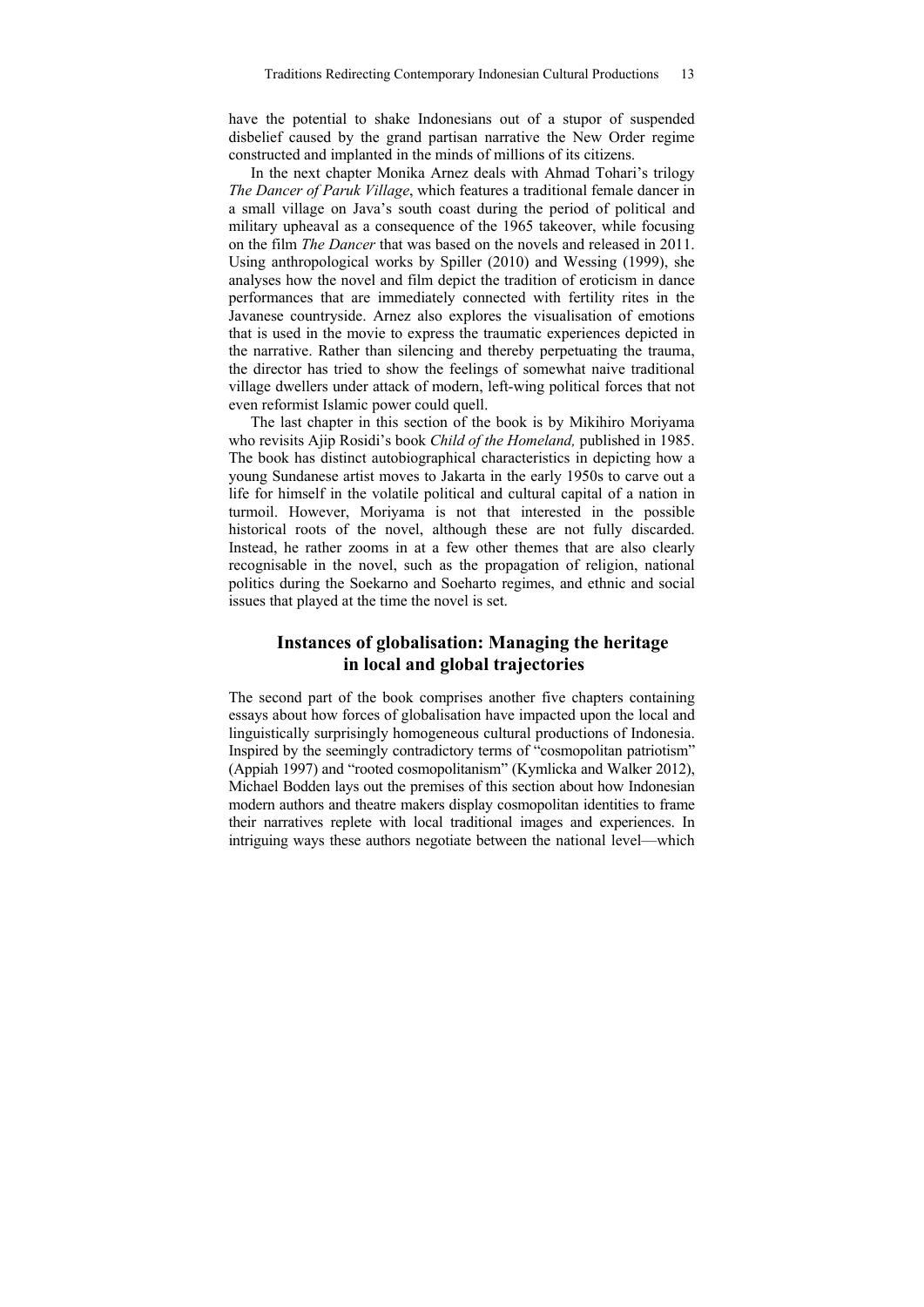they principally identify with by using Indonesian, the local plane through myths and experiences displayed in their texts—and a global plane by imagining themselves as part of and on a par with a universal human culture. To argue and explore these themes, Bodden analyses Pramoedya Ananta Toer's 'Buru' tetralogy (1980-88), Mangunwijaya's *Burung-Burung Rantau* (Migratory Birds, 1992), and Ayu Utami's *Bilangan Fu* (The Number Zero, 2008), which all demonstrate their own divergent forms of rooted cosmopolitanism.

After a concise recapitulation of the history of modern Indonesian national theatre that initially was considered western and elitist, and after explaining that during the New Order regime theatre makers increasingly explored local traditions to circumvent censorship, Barbara Hatley's article continues by discussing performances of three Javanese theatre companies. After Soeharto's dismissal, theatre practitioners needed to readjust to the changed sociopolitical climate, which had become less authoritarian and was characterised by regional autonomy that foregrounded and stimulated local culture and identity (see also Hatley with Hough 2015). As a consequence, new forms of performances emerged, mobilising neighbourhood communities and focusing on local stories and places, though very much in conversation with global cultures. These activities resulted in hybrid forms such as street parades reclaiming public spaces in which traditional hobby-horse trance dances are mixed with hip-hop-style musical performances, celebrating an eclectic admixture of the local and the global.

In the next chapter Andy Fuller discusses the works of two prolific authors who have built substantive oeuvres in the past few decades: Seno Gumira Ajidarma and Afrizal Malna. Fuller discusses the ways in which these authors negotiate the ever problematic relationship with city life in Jakarta, which is considered not only a megacity populated by tens of millions of inhabitants but also a cultural entity constituted by the writings of these two authors and their precursors. The article focusses on Seno's ironical *Cosmopolitan Fart* (*Kentut Kosmopolitan*), which explores the ways Jakartans deploy to get by when enduring the often harsh living conditions found in the city. Seno uses the city as a site for intellectual and theoretical investigation, exploring ideas of western postmodern thinkers such as Barthes, Althusser and Appadurai in his urban explorations. The relationship of the poet, playwright, and essayist Afrizal with Jakarta is much more problematic. He considers Jakarta a site of expectation, novelty, and ambition, but represents it through images of student riots in 1974 and 1998, which gravely affected his life as a poet. His poems draw on a combination of montage and surrealism in which the language gives a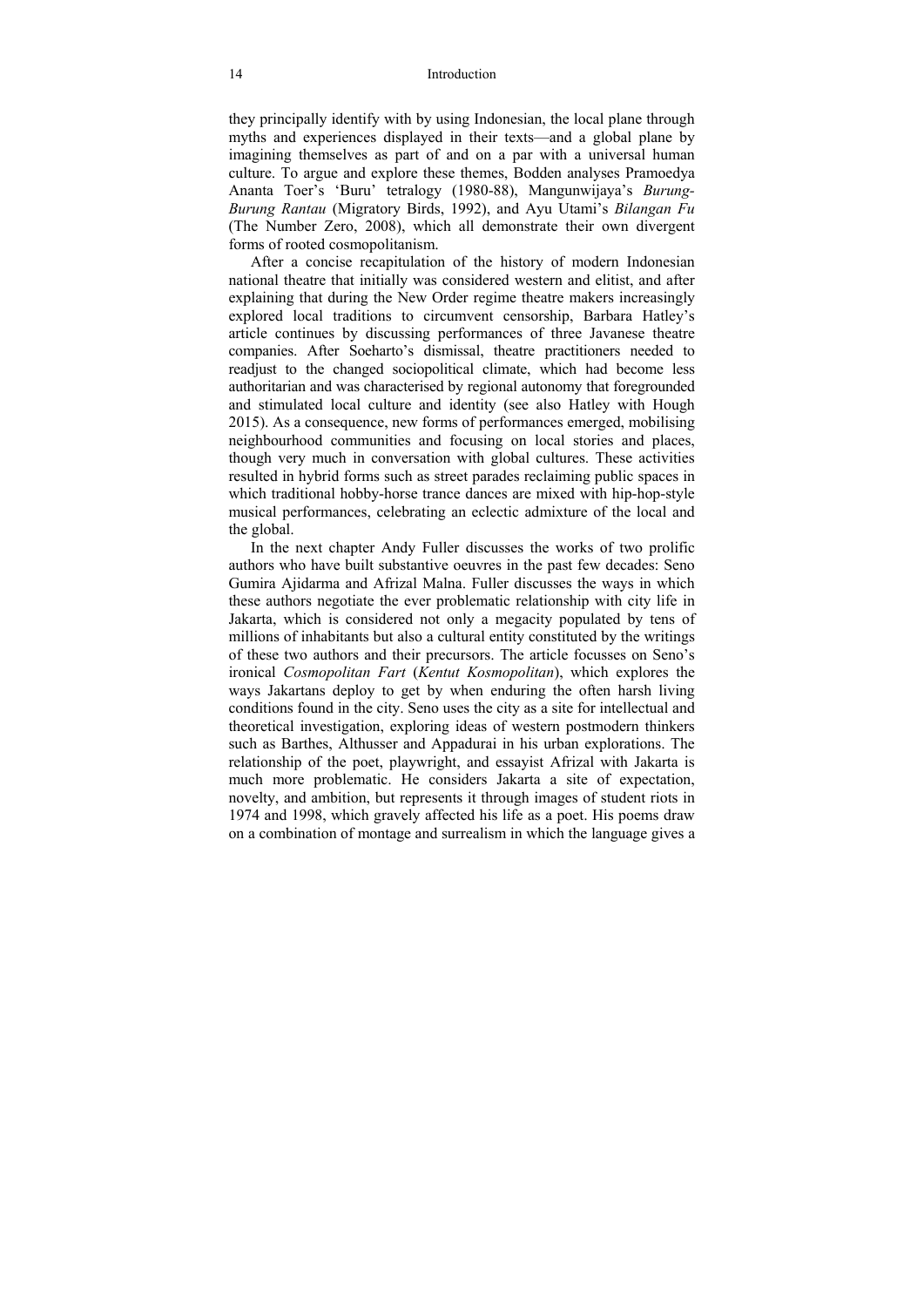highly fragmented and extremely ambivalent view on modern Indonesian life in the city.

The authors Diah Arimbi discusses in chapter 10 have a much less ambivalent and more positive view of life in the big city of Jakarta. Clearly belonging to a body of literature that is meant to entertain readers rather than trouble them by depicting the social ills of modern city life, the *metropop* novels Diah examines predominantly deal with women who have successful careers and relational problems or take issue with, and by and large abide by, the norms of the patriarchal Indonesian society. Still, it is Diah's contention that the authors of these novels also carve out a cosmopolitan identity by using a mixture of colloquial and standard Indonesian peppered with English words. This last feature is agonisingly obvious in the titles of the novels, which frequently make use of common English expressions with a pinch of Southeast Asian hybridisation. These novels and their authors are intimately connected with social media, which in the case of one novel are used as the medium and format to present the story.

The globalised world is very much part of modern Indonesian imaginations that are constituted in cultural productions. Although it may seem that connecting to a more global discourse outside Indonesia is a rather modern phenomenon, it may be argued that for a very long time the whole cultural configuration of maritime Southeast Asia has been characterised by the localisation of outside cultural and societal traditions and practices. One very conspicuous and highly influential tradition introduced in the region is Islam, which also was briefly mentioned by Michael Bodden as providing a source for another form of cosmopolitan identity in modern Indonesian productions, by perceiving Indonesian Islamic practices as flawed as compared to a religious centre while at the same time being very much embedded in Indonesian culture, as observed in El-Shirazy's best-selling novel *Ayat-Ayat Cinta* (Verses of Love). In the last chapter of this book Edwin Wieringa analyses the most salient features of a number of poems by one of the best known Indonesian poets who has foregrounded a clear Islamic identity during his poetic career of the past 50 years: Taufiq Ismail. Wieringa elucidates that in complete agreement with his religious moralistic and didactic mission, Taufiq raises his poetic voice against the ills he detects among the people of his beloved Indonesia, when it comes to social behaviour, politics, or culture. The poems were selected from the three-volume bilingual edition of his complete poetical oeuvre that was published in 2014 with translations by the late Amin Sweeney who candidly mentioned in the introduction that he was not always that favourably disposed towards the content of some of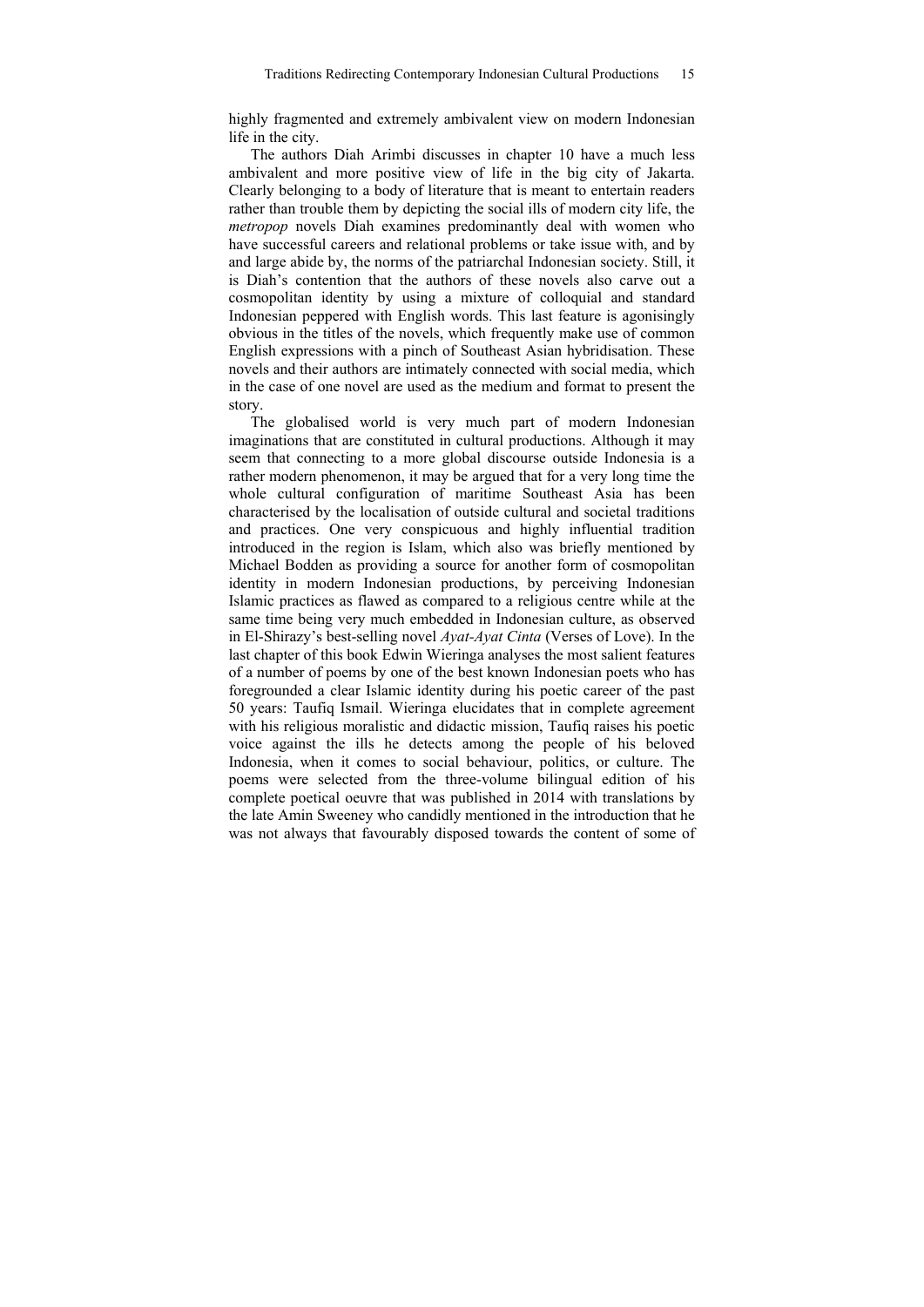the poems. Rather than focusing on those of Taufiq's poems that contain social criticism, Wieringa thoughtfully and thoroughly explores the meanings of some of his more religious and philosophical poetry which, as he rightfully acclaims, is one of the most prominent characteristics of Southeast Asian cultural productions from days of yore up to the present day.

#### **Bibliography**

- Anderson, Benedict R.O'G. 1990*. Language and Power: Exploring Political Cultures in Indonesia*. Jakarta/Kuala Lumpur: Equinox Publishing.
- Appiah, Kwame Anthony. 1997. "Cosmopolitan Patriots." *Critical Inquiry*, Vol. 23 (3), Front Lines/Border Posts: 617-39.
- Cohen, Matthew Isaac. 2006. *The Komedie Stamboel: Popular Theatre in Colonial Indonesia, 1891-1903*. Athens: Ohio University Press.
- —. 2010. *Performing Otherness: Java and Bali on International Stages, 1905-1952*. Basingstoke/New York: Palgrave MacMillan.
- Cribb, Robert. 1991. *The Indonesian Killings 1965-1966: Studies from Java and Bali*. Clayton: Centre of Southeast Asian Studies, Monash University.
- De Cesare, Chiara and Ann Rigney. (eds) 2014. *Transnational Memory: Circulation, Articulation, Scales*. Berlin: de Gruyter.
- Erll, Astrid. 2009. "Remembering across Time, Space, and Cultures: Premediation, Remediation and the "Indian Mutinity." In *Mediation, Remediation and the Dynamics of Cultural Memory*, edited by Astrid Erll and Ann Rigney, pp. 109-38. Berlin/New York: de Gruyter.
- Erll, Astrid and Ann Rigney. 2009. *Mediation, Remediation, and the Dynamics of Cultural Memory*. Berlin/New York: de Gruyter.
- Haryanto, Ignatius, 2011. "Media Ownership and Its Implications for Journalists and Journalism in Indonesia." In *Politics and the Media in Twenty-first Century Indonesia: Decade of Democracy*, edited by Krishna Sen and David T. Hill, pp. 104-18. London: Routledge.
- Hatley, Barbara with Brett Hough. 2015. *Performing Contemporary Indonesia: Celebrating Identity, Constructing Community*. Leiden/Boston: Brill.
- Hearman, V. 2012. "South Blitar and the PKI Bases: Refuge, Resistance and Repression." In *The Contours of Mass Violence in Indonesia (1965-68)*, edited by Douglas Kammen and Katharine McGregor, pp. 182-207. Singapore: NUS Press.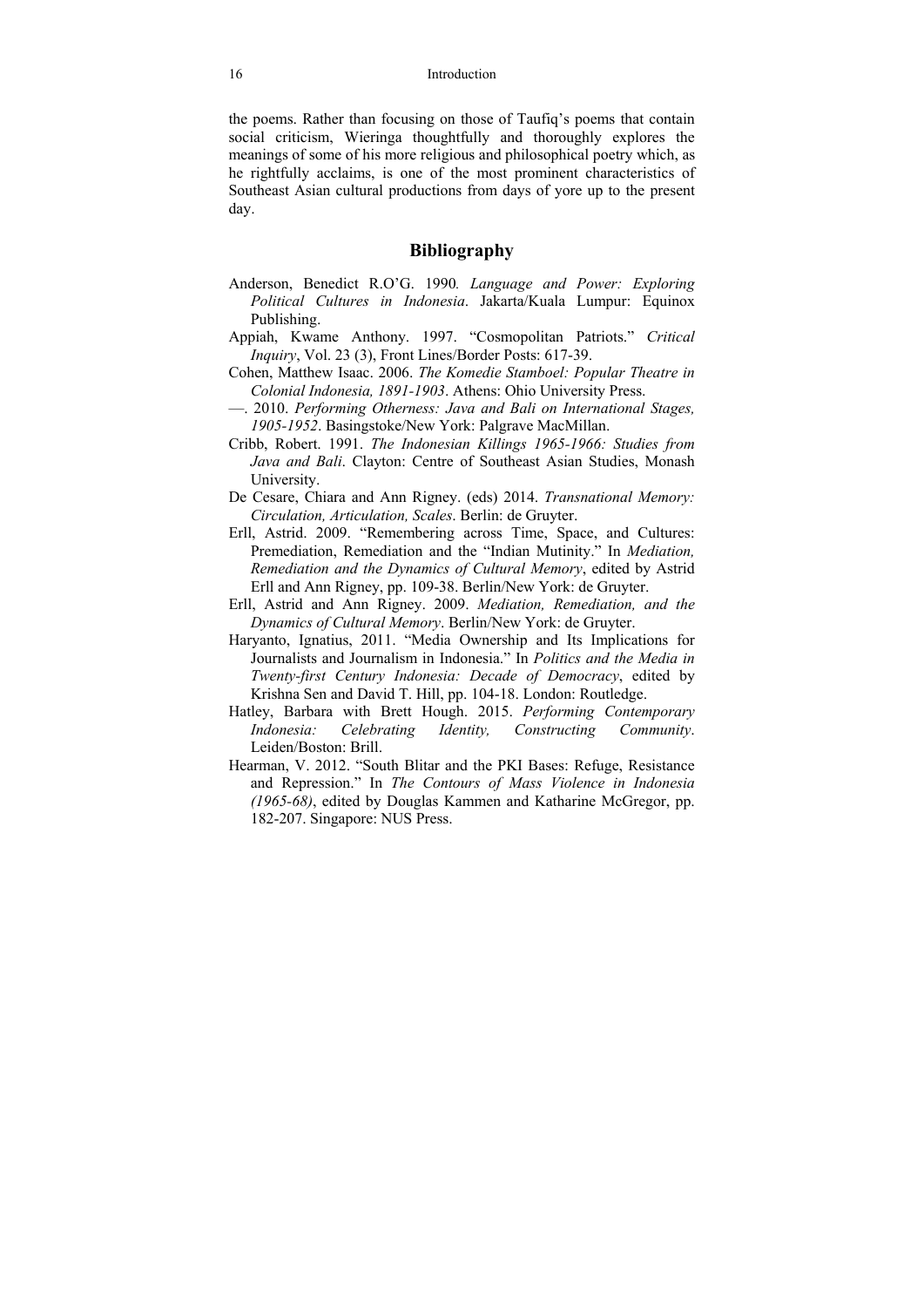- Heinschke, Martina. 1996. "Between GELANGGANG and LEKRA: Pramoedya's Developing Career." *Indonesia* 61: 145-69.
- Jedamski, Doris. 1992. "Balai Pustaka–A Colonial Wolf in Sheep's Clothing." *Archipel* 44: 23-46.
- Jones, Sara. 2014. *The Media of Testimony: Remembering the East German Stasi in the Berlin Republic*. Houndsmills: Palgrave Macmillan.
- Keller, Anett. (ed) 2015. *Indonesien 1965 ff. Die Gegenwart eines Massenmordes: Ein politisches Lesebuch*. [Hrsg. für die Südostasien-Informationsstelle.] Berlin: Regiospectra Verlag.
- Kymlicka, Will and Kathryn Walker. 2012. "Rooted Cosmopolitanism: Canada and the World." In *Rooted Cosmopolitanism: Canada and the World*, edited by Will Kymlicka and Kathryn Walker, pp. 1-27. Vancouver: UBC Press.
- Lindsay, Jennifer. 2011. "Heirs to World Culture 1950-1965, An Introduction." In *Heirs to World Culture: Being Indonesian, 1950- 1965*, edited by Jennifer Lindsay and Maya H.T. Liem, pp. 1-27. Leiden: KITLV Press.
- McGregor, Kate. 2012. "Mass Graves and Memories of the 1965 Indonesian Killings." In *The Contours of Mass Violence in Indonesia (1965-68)*, edited by Douglas Kammen and Katharine McGregor, pp. 234-62. Singapore: NUS Press.
- McGregor, Kate and Vannessa Hearman. 2007. "Challenges of Political Rehabilitation in Post-New Order Indonesia: The Case of Gerwani (the Indonesian Women's Movement)." *South East Asia Research*, Vol. 15 (3): 355-84.
- Mortimer, Rex. 2006. *Indonesian Communism under Sukarno: Between Ideology and Politics, 1959-1965*. Singapore: Equinox Publishing.
- Rhoma Dwi Aria Yuliantri. 2012. "LEKRA and Ensembles: Tracing the Indonesian Musical Stage." In *Heirs to World Culture: Being Indonesian, 1950-1965*, edited by Jennifer Lindsay and Maya H.T. Liem, pp. 421-52. Leiden: KITLV Press.
- Roosa, John. 2006. *Pretext for Mass Murder: The September 30th Movement and Suharto's Coup D'État in Indonesia*. Madison: University of Wisconsin Press.
- Said, Salim. 1991. *Shadows on the Silver Screen: A Social History of Indonesian Film*. Jakarta: Lontar Foundation.
- Sen, Krishna and David T. Hill. 2000. *Media, Culture, and Politics in Indonesia*. Melbourne: Oxford University Press.
- Shiraishi, Takashi. 1990. *An Age in Motion: Popular Radicalism in Java, 1912-1926*. Ithaca: Cornell University Press.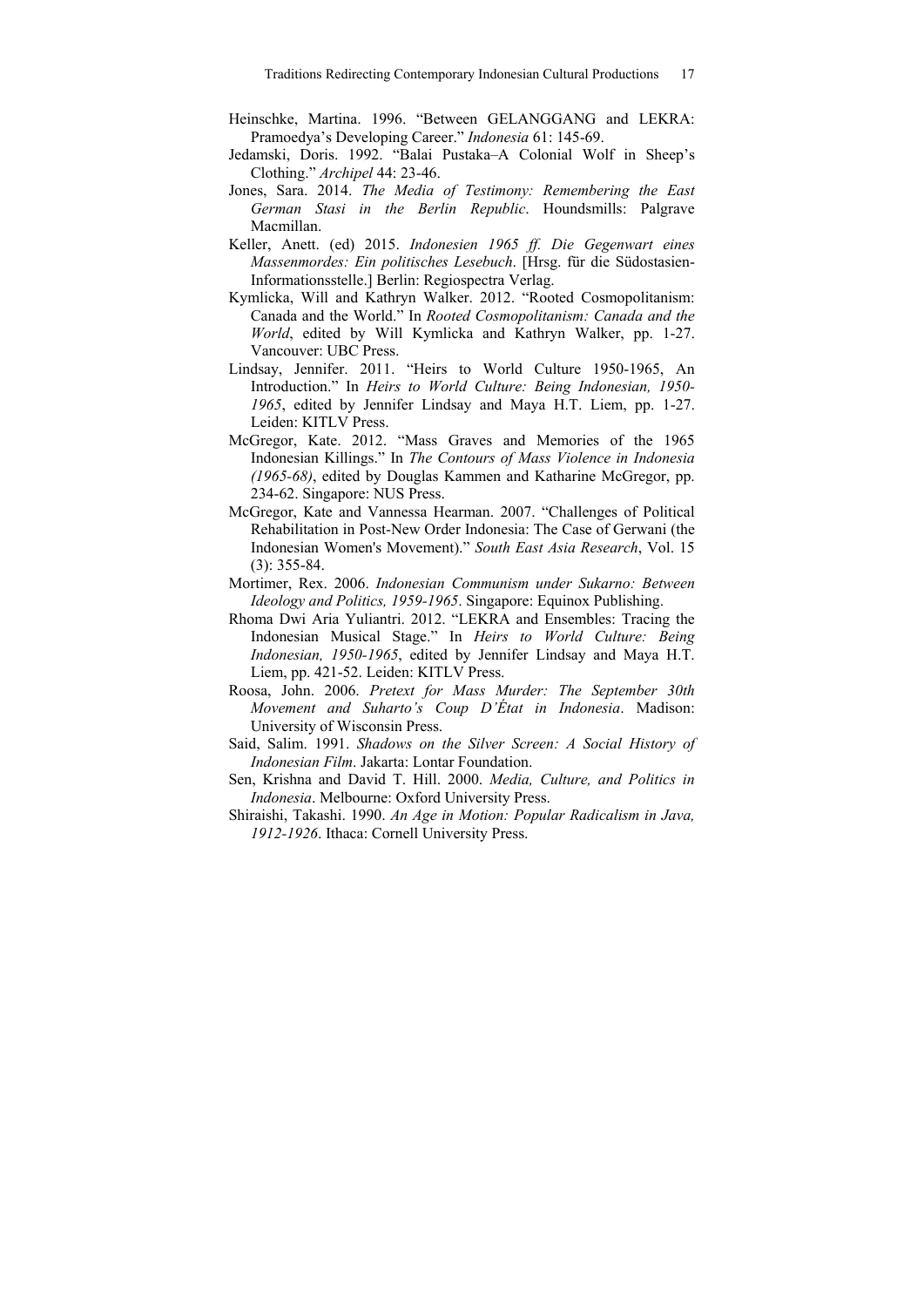- Spiller, Henry. 2010. *Erotic Triangles: Sundanese Dance and Masculinity in West Java*. Chicago: University of Chicago Press.
- Wessing, Robert. 1999. "A Dance of Life: The Seblang of Banyuwangi, Indonesia." *Bijdragen tot de taal-, land- en volkenkunde*, Performing Arts in Southeast Asia 155 (4): 644-82.
- Wieringa, S. 2010. *Penghancuran Gerakan Perempuan: Politik Seksual di Indonesia Pascakejatuhan PKI* [The Destruction of the Indonesian Women's Movement: Sexual Politics in Indonesia after the Fall of the PKI], Yogyakarta: Galangpresss.
- Wieringa, Saskia Eleonora. 2011. "Sexual Slander and the 1965/66 Mass Killings in Indonesia: Political and Methodological Considerations." *Journal of Contemporary Asia*, 41 (4): 544-65.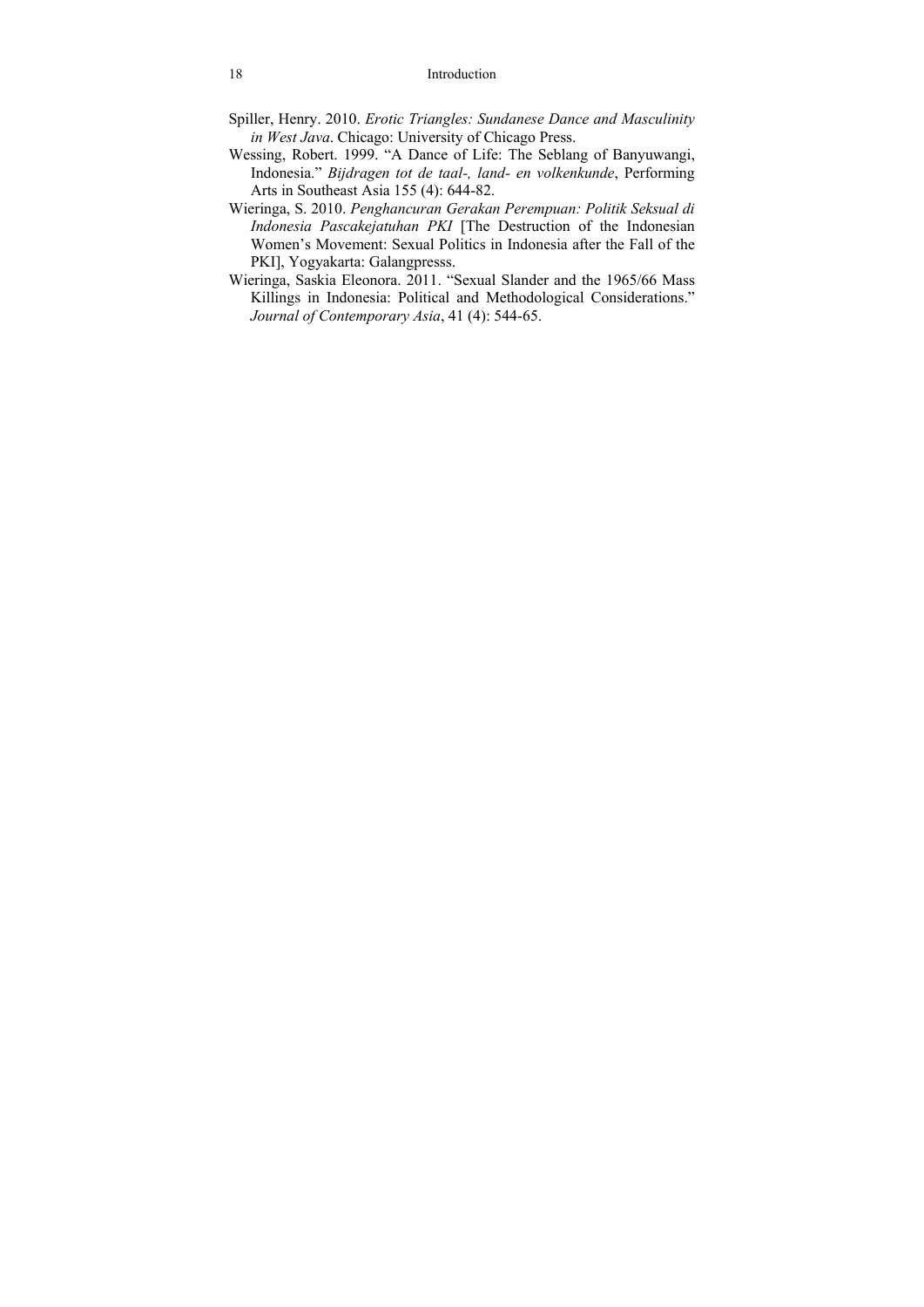## CHAPTER ONE

## INDONESIAN LITERATURE: A DOUBLE HISTORY

## HENK MAIER

*Kesoesasteraan* was a word that emerged in conversations and publications in Batavia, administrative centre of the Dutch Indies, in the early 1930s. And before long, it was appropriated by local literati, Dutchtrained, tried and tested in European forms of thinking and very much aware of the fragile force of their own ways of life; involved they were in the activities of the colonial administration-sponsored publishing house of Balai Poestaka and eager to develop the ideas about a "new literature" explored by Poedjangga Baroe, a little magazine founded in 1933. *Kesoesasteraan*. In Malay conversations it was used to refer to *literatuur*, a Dutch term that primarily stood for "artful kind of writing", or "fiction" perhaps. And discussions about the question of which writings should be included in *kesoesasteraan* were to be as lively as the dialogues about their relevance in the sociocultural context of the Dutch Indies and, later, Indonesia. By the early 1940s–the wonders of print, mail services, and radio–some authors had become actively familiar with *kesoesasteraan,* and they explored the reach of the word in their writings and performances. Others, however, ignored it, unwilling or unable to join the conversations among this small crowd of literati centred in Batavia, Dutch-oriented, alienated from the people. Why would the flood of printed tales rolling over the islands, entertaining readers, showing new possibilities in living life, need such a lofty name? Why not simply stick to the term *roman* and keep on writing new ones, inspiring critical thinking among their readers? What would readers gain from using this new word? And what to say of the murmurings of Muslim teachers who were already very critical of *roman* anyway? And how did the language used by these intellectuals, based in Batavia, relate to the world of local farmers, workers, traders and teachers? Writers in the Indies may have shared the dream of an independent nation, yet most of them were silently or publicly